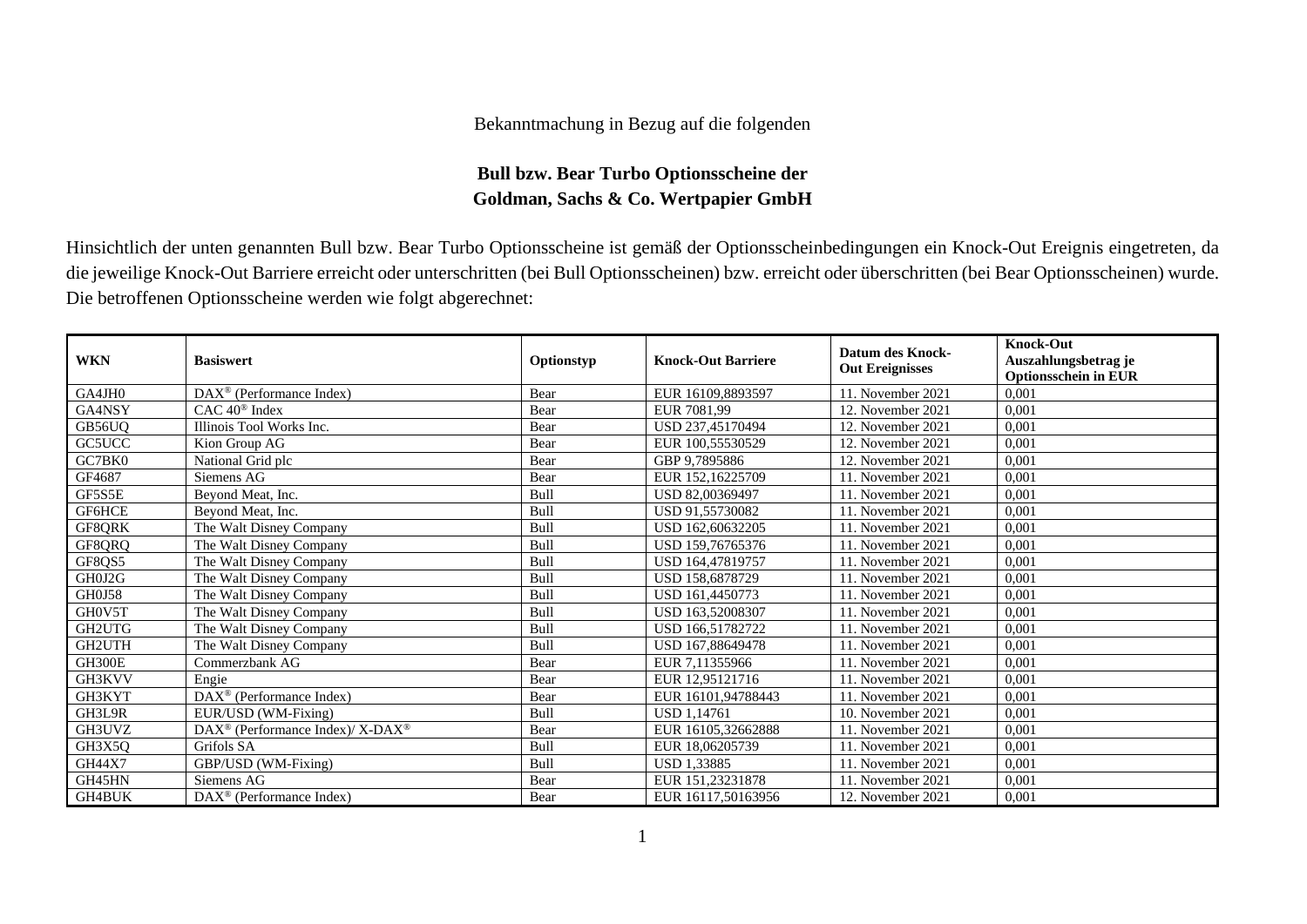| <b>WKN</b>          | <b>Basiswert</b>                                         | Optionstyp | <b>Knock-Out Barriere</b> | <b>Datum des Knock-</b><br><b>Out Ereignisses</b> | <b>Knock-Out</b><br>Auszahlungsbetrag je<br><b>Optionsschein in EUR</b> |
|---------------------|----------------------------------------------------------|------------|---------------------------|---------------------------------------------------|-------------------------------------------------------------------------|
| GH4FX6              | Applied Materials, Inc.                                  | Bear       | USD 156,78357759          | 12. November 2021                                 | 0,001                                                                   |
| GH4SG7              | EUR/USD (WM-Fixing)                                      | Bull       | <b>USD 1,14439</b>        | 11. November 2021                                 | 0,001                                                                   |
| GH <sub>4</sub> VQZ | Medtronic, PLC                                           | Bull       | USD 118,78912988          | 12. November 2021                                 | 0,001                                                                   |
| GH54AQ              | DAX <sup>®</sup> (Performance Index)/ X-DAX <sup>®</sup> | Bear       | EUR 16114,84336357        | 12. November 2021                                 | 0,001                                                                   |
| GH5YKY              | Beyond Meat, Inc.                                        | Bull       | USD 87,86079576           | 11. November 2021                                 | 0,001                                                                   |
| GH64AL              | <b>Bumble Inc</b>                                        | Bull       | USD 39,19035578           | 11. November 2021                                 | 0,001                                                                   |
| GH64AM              | <b>Bumble Inc</b>                                        | Bull       | USD 36,68760772           | 12. November 2021                                 | 0.001                                                                   |
| GH64AN              | Bumble Inc                                               | Bull       | USD 40,16107866           | 11. November 2021                                 | 0,001                                                                   |
| GH64AP              | Bumble Inc                                               | Bull       | USD 38,22995967           | 11. November 2021                                 | 0,001                                                                   |
| GH64AZ              | Bumble Inc                                               | Bull       | USD 37,74113694           | 12. November 2021                                 | 0,001                                                                   |
| GH64C2              | Commerzbank AG                                           | Bear       | EUR 7,02565746            | 11. November 2021                                 | 0,001                                                                   |
| GH64C4              | Commerzbank AG                                           | Bear       | EUR 7,05513575            | 11. November 2021                                 | 0,001                                                                   |
| GH64C5              | Commerzbank AG                                           | Bear       | EUR 7,17304889            | 11. November 2021                                 | 0,001                                                                   |
| GH64C6              | Commerzbank AG                                           | Bear       | EUR 6.99617919            | 11. November 2021                                 | 0.001                                                                   |
| GH6CSC              | CAC 40 <sup>®</sup> Index                                | Bear       | EUR 7081,22               | 12. November 2021                                 | 0,001                                                                   |
| GH <sub>6</sub> CSX | $CAC 40$ <sup>®</sup> Index                              | Bear       | EUR 7088,86               | 12. November 2021                                 | 0,001                                                                   |
| GH6CTQ              | CAC 40 <sup>®</sup> Index                                | Bear       | EUR 7096,62               | 12. November 2021                                 | 0,001                                                                   |
| <b>GH71R7</b>       | Engie                                                    | Bear       | EUR 13,20422015           | 11. November 2021                                 | 0,001                                                                   |
| GH71RT              | Engie                                                    | Bear       | EUR 13,02698231           | 11. November 2021                                 | 0,001                                                                   |
| GH71T8              | Engie                                                    | Bear       | EUR 13,11560129           | 11. November 2021                                 | 0,001                                                                   |
| GH7545              | L'Oréal S.A.                                             | Bear       | EUR 418,26353258          | 12. November 2021                                 | 0,001                                                                   |
| <b>GH754M</b>       | L'Oréal S.A.                                             | Bear       | EUR 420,86327766          | 12. November 2021                                 | 0,001                                                                   |
| GH7AKD              | LVMH Moët Hennessy Louis Vuitton SE                      | Bear       | EUR 721,54067382          | 12. November 2021                                 | 0,001                                                                   |
| GH7AKE              | LVMH Moët Hennessy Louis Vuitton SE                      | Bear       | EUR 726,00863067          | 12. November 2021                                 | 0,001                                                                   |
| GH7U9K              | Air Liquide SA                                           | Bear       | EUR 153,06515065          | 12. November 2021                                 | 0,001                                                                   |
| GH7ZDU              | General Motors Company                                   | Bear       | USD 61,24145084           | 11. November 2021                                 | 0,001                                                                   |
| GH7ZGK              | General Motors Company                                   | Bear       | USD 60,87762075           | 11. November 2021                                 | 0,001                                                                   |
| GH7ZQ6              | Valeo SA                                                 | Bear       | EUR 28,10784978           | 12. November 2021                                 | 0,001                                                                   |
| GH87X5              | Bayerische Motoren Werke AG (BMW)                        | Bear       | EUR 93,07534064           | 12. November 2021                                 | 0,001                                                                   |
| GH87ZL              | Bayerische Motoren Werke AG (BMW)                        | Bear       | EUR 92,63287388           | 12. November 2021                                 | 0,001                                                                   |
| GH8D6C              | <b>General Motors Company</b>                            | Bear       | USD 61,53827975           | 11. November 2021                                 | 0,001                                                                   |
| GH8D6T              | <b>General Motors Company</b>                            | Bear       | USD 61,85325491           | 11. November 2021                                 | 0,001                                                                   |
| GH8DF6              | Shopify Inc.                                             | Bear       | USD 1649,68229696         | 12. November 2021                                 | 0,001                                                                   |
| GH8FQA              | Orange SA                                                | Bear       | EUR 9,85745826            | 11. November 2021                                 | 0.001                                                                   |
| GH8FQB              | Orange SA                                                | Bear       | EUR 9,89688812            | 11. November 2021                                 | 0,001                                                                   |
| GH8LT4              | Shopify Inc.                                             | Bear       | USD 1661,36051817         | 12. November 2021                                 | 0,001                                                                   |
| GH8LTG              | Shopify Inc.                                             | Bear       | USD 1671,04285483         | 12. November 2021                                 | 0,001                                                                   |
| GH8TG7              | Symrise AG                                               | Bear       | EUR 125,74873636          | 12. November 2021                                 | 0,001                                                                   |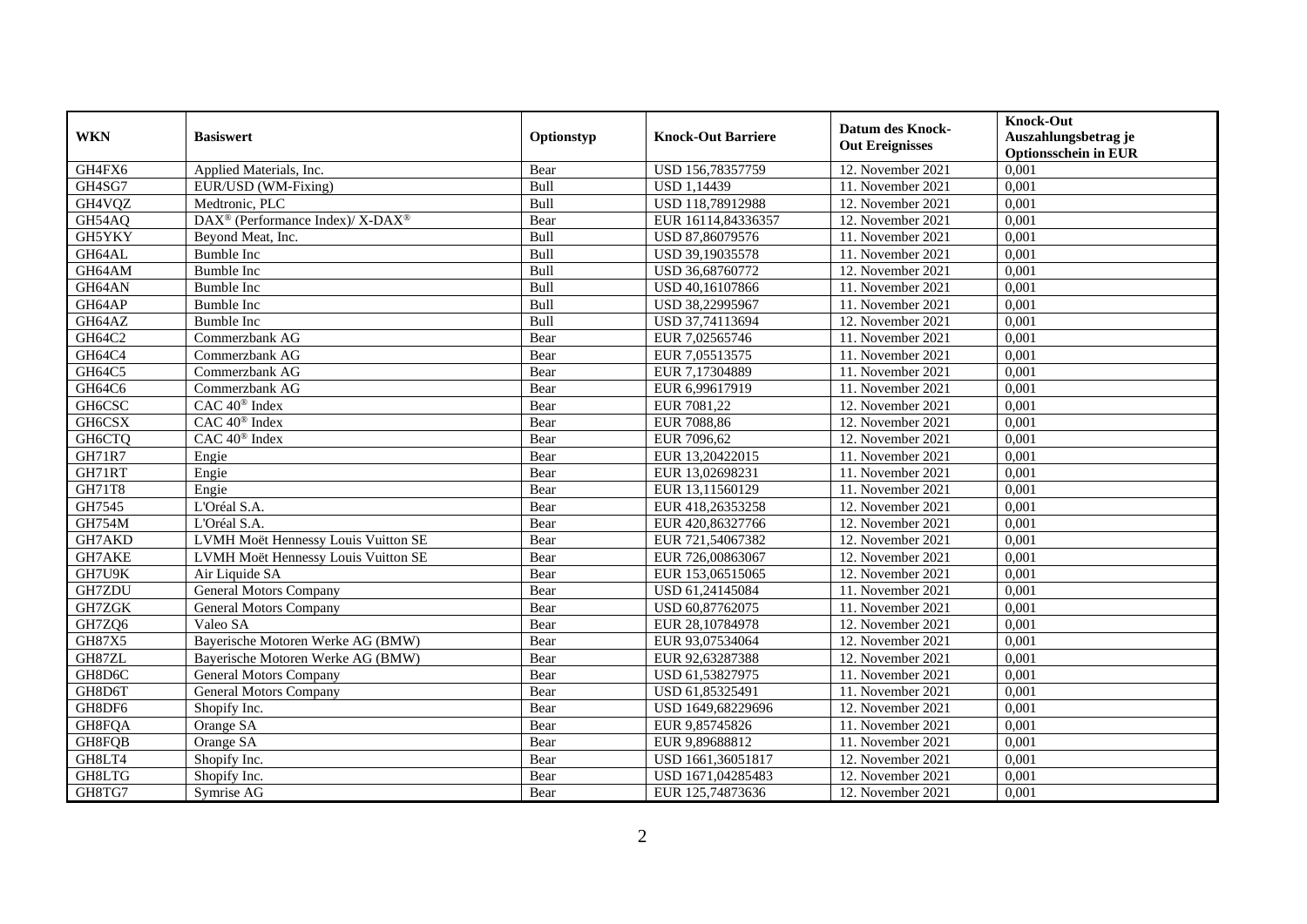| <b>WKN</b>    | <b>Basiswert</b>                                  | Optionstyp | <b>Knock-Out Barriere</b> | <b>Datum des Knock-</b><br><b>Out Ereignisses</b> | <b>Knock-Out</b><br>Auszahlungsbetrag je<br><b>Optionsschein in EUR</b> |
|---------------|---------------------------------------------------|------------|---------------------------|---------------------------------------------------|-------------------------------------------------------------------------|
| GH8YHX        | Constellation Brands, Inc.                        | Bear       | USD 225,45525654          | 12. November 2021                                 | 0,001                                                                   |
| GH8ZT1        | Hugo Boss AG                                      | Bear       | EUR 58,00855398           | 11. November 2021                                 | 0,001                                                                   |
| <b>GH948A</b> | Zimmer Biomet Holdings Inc                        | Bull       | USD 131,93374433          | 11. November 2021                                 | 0,001                                                                   |
| GH94A5        | Teleflex Inc.                                     | Bull       | USD 334,15966662          | 11. November 2021                                 | 0,001                                                                   |
| GH9D4J        | Umicore N.V.                                      | Bull       | EUR 45,9516234            | 12. November 2021                                 | 0,001                                                                   |
| GH9D58        | Umicore N.V.                                      | Bull       | EUR 47,26174485           | 11. November 2021                                 | 0,001                                                                   |
| GH9F7M        | MorphoSys AG                                      | Bull       | EUR 36,73717105           | 11. November 2021                                 | 0.001                                                                   |
| GH9F7P        | MorphoSys AG                                      | Bull       | EUR 34,4410979            | 11. November 2021                                 | 0,001                                                                   |
| GH9KYC        | Shopify Inc.                                      | Bear       | USD 1627,80376703         | 12. November 2021                                 | 0,001                                                                   |
| GH9KYH        | Shopify Inc.                                      | Bear       | USD 1609,66204357         | 12. November 2021                                 | 0,001                                                                   |
| GH9KZ1        | Shopify Inc.                                      | Bear       | USD 1582,42965301         | 12. November 2021                                 | 0,001                                                                   |
| GH9KZX        | Shopify Inc.                                      | Bear       | USD 1618,75271071         | 12. November 2021                                 | 0,001                                                                   |
| GH9L02        | Shopify Inc.                                      | Bear       | USD 1600,59118187         | 12. November 2021                                 | 0,001                                                                   |
| GH9L08        | Shopify Inc.                                      | Bear       | USD 1636,91423957         | 12. November 2021                                 | 0.001                                                                   |
| GH9L0E        | Shopify Inc.                                      | Bear       | USD 1591,51041744         | 12. November 2021                                 | 0,001                                                                   |
| GH9PK1        | <b>Cognizant Technology Solutions Corporation</b> | Bear       | USD 82,23176792           | 12. November 2021                                 | 0,001                                                                   |
| GH9U8S        | Bouygues S.A.                                     | Bull       | EUR 32,79898297           | 11. November 2021                                 | 0,001                                                                   |
| GH9U9C        | Bouygues S.A.                                     | Bull       | EUR 32,63726228           | 11. November 2021                                 | 0,001                                                                   |
| GH9ZB0        | DENTSPLY SIRONA Inc.                              | Bull       | USD 54,5883117            | 11. November 2021                                 | 0,001                                                                   |
| GX0820        | DAX <sup>®</sup> (Performance Index)              | Bear       | EUR 16110                 | 11. November 2021                                 | 0,001                                                                   |
| <b>GX0HLP</b> | <b>Barrick Gold Corporation</b>                   | Bear       | USD 20,80356524           | 11. November 2021                                 | 0,001                                                                   |
| GX0HM5        | <b>Barrick Gold Corporation</b>                   | Bear       | USD 20,90277265           | 11. November 2021                                 | 0,001                                                                   |
| <b>GX0HME</b> | <b>Barrick Gold Corporation</b>                   | Bear       | USD 20,6150713            | 11. November 2021                                 | 0,001                                                                   |
| <b>GX0HNX</b> | <b>Barrick Gold Corporation</b>                   | Bear       | USD 20,7043579            | 11. November 2021                                 | 0,001                                                                   |
| <b>GX0MDC</b> | <b>LINDE PLC</b>                                  | Bear       | EUR 293,79482318          | 11. November 2021                                 | 0,001                                                                   |
| <b>GX0PEP</b> | The Walt Disney Company                           | Bull       | USD 165,31216214          | 11. November 2021                                 | 0,001                                                                   |
| GX0T9J        | Hochtief Aktiengesellschaft                       | Bear       | EUR 73,38818216           | 11. November 2021                                 | 0,001                                                                   |
| <b>GX0TAC</b> | Hochtief Aktiengesellschaft                       | Bear       | EUR 72,3716433            | 11. November 2021                                 | 0,001                                                                   |
| GX0TB6        | Hochtief Aktiengesellschaft                       | Bear       | EUR 72,70719982           | 11. November 2021                                 | 0.001                                                                   |
| GX0V3S        | Sika AG                                           | Bear       | CHF 338,77238461          | 11. November 2021                                 | 0,001                                                                   |
| GX0V6G        | Pfizer Inc.                                       | Bear       | USD 49,86991987           | 11. November 2021                                 | 0,001                                                                   |
| GX0V6N        | Pfizer Inc.                                       | Bear       | USD 50,35787883           | 11. November 2021                                 | 0,001                                                                   |
| GX0V6T        | Pfizer Inc.                                       | Bear       | USD 50,11887855           | 11. November 2021                                 | 0,001                                                                   |
| GX0V6W        | Pfizer Inc.                                       | Bear       | USD 49,39191925           | 11. November 2021                                 | 0.001                                                                   |
| GX0V76        | Pfizer Inc.                                       | Bear       | USD 49,63091954           | 11. November 2021                                 | 0,001                                                                   |
| <b>GX0VAF</b> | NetEase Inc ADR                                   | Bear       | USD 109,73219679          | 11. November 2021                                 | 0,001                                                                   |
| GX112Q        | Zoom Video Communications, Inc.                   | Bull       | USD 245,71400351          | 11. November 2021                                 | 0,001                                                                   |
| GX13AN        | Carrefour S.A.                                    | Bear       | EUR 16,44932208           | 11. November 2021                                 | 0,001                                                                   |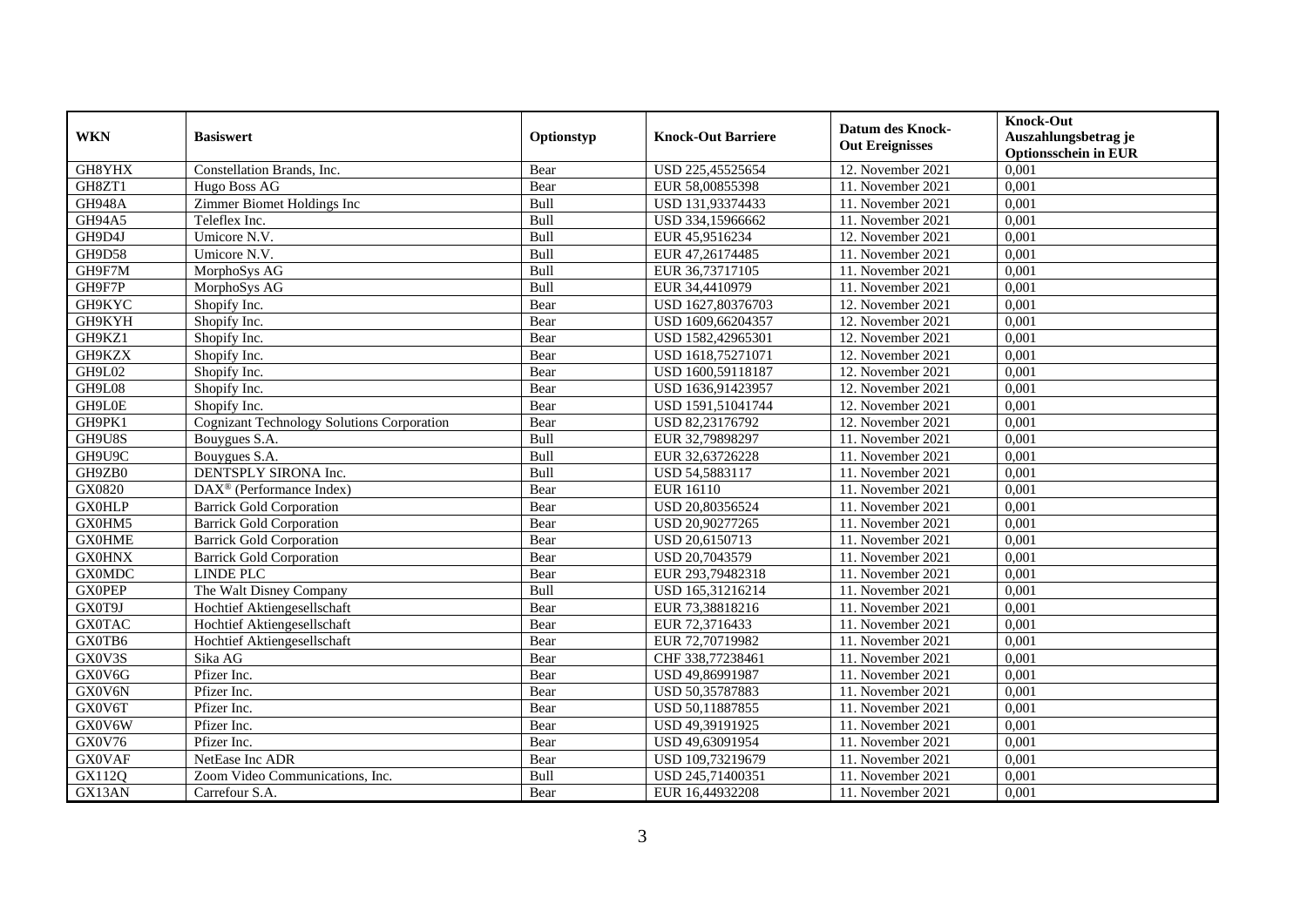| <b>WKN</b>    | <b>Basiswert</b>                        | Optionstyp  | <b>Knock-Out Barriere</b> | Datum des Knock-<br><b>Out Ereignisses</b> | <b>Knock-Out</b><br>Auszahlungsbetrag je<br><b>Optionsschein in EUR</b> |
|---------------|-----------------------------------------|-------------|---------------------------|--------------------------------------------|-------------------------------------------------------------------------|
| GX13AX        | Carrefour S.A.                          | Bear        | EUR 16,54835476           | 11. November 2021                          | 0,001                                                                   |
| GX13BK        | Stanley Black & Decker Inc.             | Bear        | USD 197,53865591          | 12. November 2021                          | 0,001                                                                   |
| GX13BT        | Stanley Black & Decker Inc.             | Bear        | USD 192,24982956          | 12. November 2021                          | 0,001                                                                   |
| <b>GX13C8</b> | Stanley Black & Decker Inc.             | Bear        | USD 194,89424275          | 12. November 2021                          | 0,001                                                                   |
| GX13H1        | Workday, Inc.                           | Bear        | USD 298,62060756          | 12. November 2021                          | 0,001                                                                   |
| GX13WQ        | DAX <sup>®</sup> (Performance Index)    | Bear        | <b>EUR 16120</b>          | 12. November 2021                          | 0,001                                                                   |
| GX13WR        | DAX <sup>®</sup> (Performance Index)    | Bear        | EUR 16110                 | 11. November 2021                          | 0,001                                                                   |
| GX15YH        | <b>ECOLAB INC</b>                       | Bear        | USD 235,31341606          | 12. November 2021                          | 0,001                                                                   |
| <b>GX164D</b> | <b>Lam Research Corporation</b>         | Bear        | USD 625,6306355           | 12. November 2021                          | 0,001                                                                   |
| GX1F9L        | Wacker Chemie AG                        | Bear        | EUR 166,81268065          | 12. November 2021                          | 0,001                                                                   |
| GX1F9W        | Wacker Chemie AG                        | Bear        | EUR 169,14697023          | 12. November 2021                          | 0,001                                                                   |
| GX1FA0        | Wacker Chemie AG                        | Bear        | EUR 168,36557668          | 12. November 2021                          | $0,\overline{001}$                                                      |
| GX1FB2        | Wacker Chemie AG                        | Bear        | EUR 169,92836374          | 12. November 2021                          | 0,001                                                                   |
| <b>GX1FBJ</b> | Wacker Chemie AG                        | Bear        | EUR 167,59407421          | 12. November 2021                          | 0,001                                                                   |
| GX1FC0        | VF Corporation                          | Bear        | USD 75,9835255            | 11. November 2021                          | 0,001                                                                   |
| <b>GX1FEJ</b> | VF Corporation                          | Bear        | USD 76,49028873           | 12. November 2021                          | 0,001                                                                   |
| <b>GX1FQE</b> | 1 Feinunze Silber, Feinheit mind. 0,999 | Bear        | USD 25,17489343           | 11. November 2021                          | 0,001                                                                   |
| GX1KW4        | MorphoSys AG                            | <b>Bull</b> | EUR 35,76066978           | 11. November 2021                          | 0.001                                                                   |
| GX1KW9        | <b>Barry Callebaut AG</b>               | Bear        | CHF 2254,71056069         | 11. November 2021                          | 0,001                                                                   |
| <b>GX1KWH</b> | MorphoSys AG                            | Bull        | EUR 37,21287969           | 11. November 2021                          | 0,001                                                                   |
| <b>GX1KWL</b> | MorphoSys AG                            | Bull        | EUR 36,34558764           | 11. November 2021                          | 0,001                                                                   |
| <b>GX1NXK</b> | Zoom Video Communications, Inc.         | Bull        | USD 248,13706698          | 11. November 2021                          | 0,001                                                                   |
| GX1QUF        | Edenred S.A.                            | Bull        | EUR 43,81791158           | 11. November 2021                          | 0,001                                                                   |
| GX1QUJ        | Edenred S.A.                            | Bull        | EUR 43,2245545            | 11. November 2021                          | 0,001                                                                   |
| GX1QVA        | GlaxoSmithKline plc                     | Bear        | GBP 15,90360357           | 11. November 2021                          | 0,001                                                                   |
| GX1QW7        | Beyond Meat, Inc.                       | Bull        | USD 85,22705378           | 11. November 2021                          | 0,001                                                                   |
| GX1QW8        | Beyond Meat, Inc.                       | Bull        | USD 91,32049408           | 11. November 2021                          | 0,001                                                                   |
| GX1WF9        | Schneider Electric SE                   | Bear        | EUR 155,98751399          | 12. November 2021                          | 0,001                                                                   |
| <b>GX1WHJ</b> | NextEra Energy, Inc.                    | Bear        | USD 86,48900545           | 12. November 2021                          | 0,001                                                                   |
| <b>GX1WJK</b> | Schneider Electric SE                   | Bear        | EUR 155,01315128          | 12. November 2021                          | 0,001                                                                   |
| GX25PL        | Sika AG                                 | Bear        | CHF 325,40985773          | 11. November 2021                          | 0,001                                                                   |
| GX25PX        | Sika AG                                 | Bear        | CHF 327,85752093          | 11. November 2021                          | 0,001                                                                   |
| <b>GX27L7</b> | <b>Quest Diagnostics Incorporated</b>   | Bear        | USD 148,90499727          | 12. November 2021                          | 0,001                                                                   |
| GX27MY        | Zalando SE                              | Bull        | EUR 73,939522             | 11. November 2021                          | 0,001                                                                   |
| GX2APR        | Siemens AG                              | Bear        | EUR 149,1611946           | 11. November 2021                          | 0,001                                                                   |
| GX2APW        | Siemens AG                              | Bear        | EUR 149,86750677          | 11. November 2021                          | 0,001                                                                   |
| GX2AQK        | Siemens AG                              | Bear        | EUR 147,73862219          | 11. November 2021                          | 0,001                                                                   |
| GX2ARQ        | Siemens AG                              | Bear        | EUR 148,44493435          | 11. November 2021                          | 0,001                                                                   |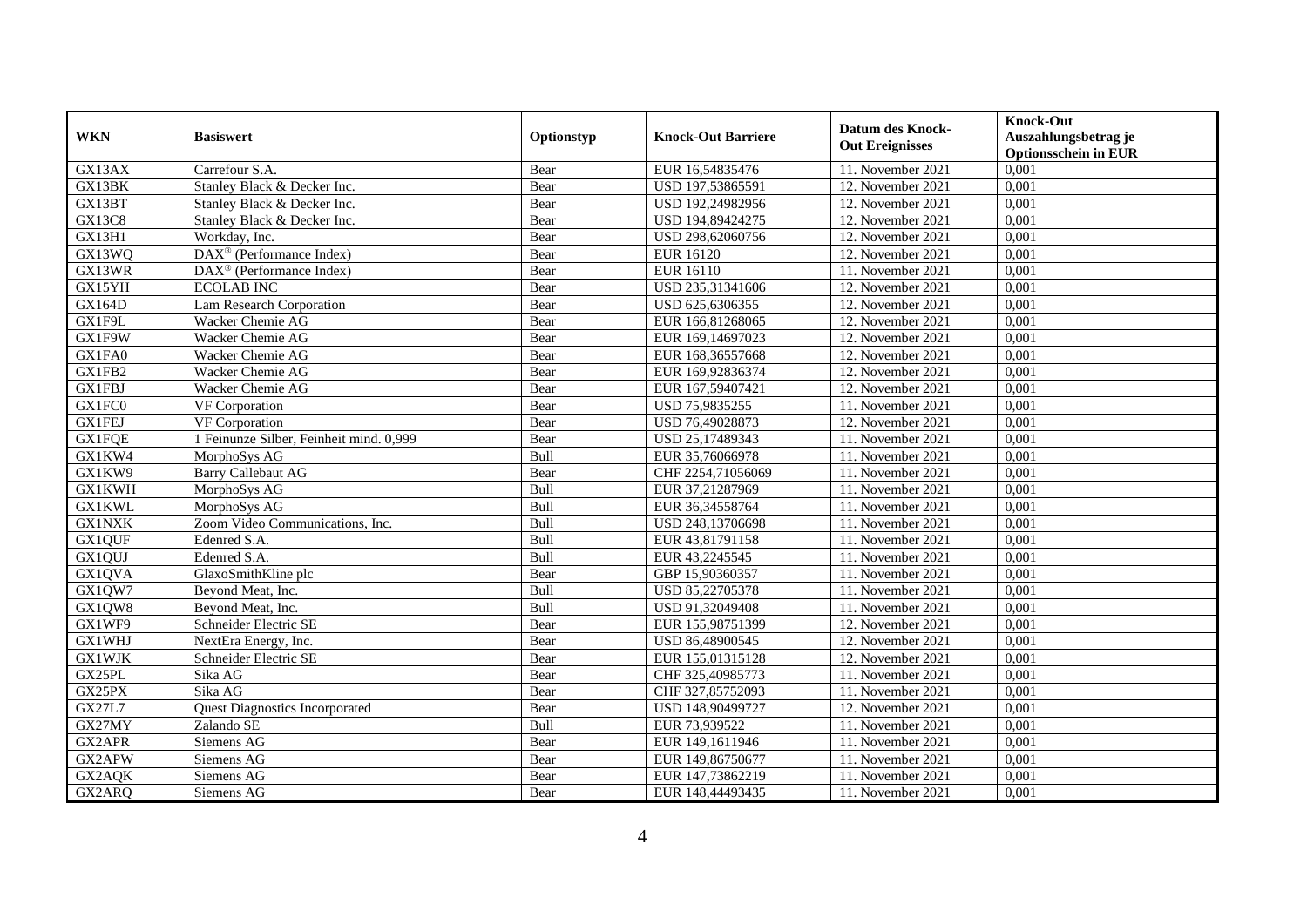| <b>WKN</b>    | <b>Basiswert</b>                                    | Optionstyp  | <b>Knock-Out Barriere</b> | <b>Datum des Knock-</b><br><b>Out Ereignisses</b> | <b>Knock-Out</b><br>Auszahlungsbetrag je<br><b>Optionsschein in EUR</b> |
|---------------|-----------------------------------------------------|-------------|---------------------------|---------------------------------------------------|-------------------------------------------------------------------------|
| GX2BSP        | DAX <sup>®</sup> (Performance Index)                | Bear        | EUR 16114,55428235        | 12. November 2021                                 | 0,001                                                                   |
| GX2CHO        | Delivery Hero SE                                    | Bear        | EUR 118,76612687          | 12. November 2021                                 | 0,001                                                                   |
| <b>GX2EEH</b> | 1 Feinunze Silber, Feinheit mind. 0,999             | Bear        | USD 25,29706449           | 12. November 2021                                 | 0,001                                                                   |
| <b>GX2EEN</b> | 1 Feinunze Silber, Feinheit mind. 0,999             | Bear        | USD 25,24213378           | 11. November 2021                                 | 0,001                                                                   |
| GX2KH9        | MorphoSys AG                                        | Bull        | EUR 35,08941096           | 11. November 2021                                 | 0,001                                                                   |
| GX2KHF        | MorphoSys AG                                        | Bull        | EUR 36,96902129           | 11. November 2021                                 | 0,001                                                                   |
| GX2KK1        | Deutsche Telekom AG                                 | Bear        | EUR 16,98263144           | 12. November 2021                                 | 0,001                                                                   |
| GX2KK2        | Deutsche Telekom AG                                 | Bear        | EUR 17,07227582           | 12. November 2021                                 | 0,001                                                                   |
| GX2KK4        | Deutsche Telekom AG                                 | Bear        | EUR 17,15195972           | 12. November 2021                                 | 0,001                                                                   |
| GX2KKJ        | Deutsche Telekom AG                                 | Bear        | EUR 16,90294757           | 12. November 2021                                 | 0,001                                                                   |
| GX2W9K        | General Motors Company                              | Bear        | USD 63,52951605           | 12. November 2021                                 | 0.001                                                                   |
| GX2WAB        | <b>General Motors Company</b>                       | Bear        | USD 62,77214455           | 12. November 2021                                 | 0,001                                                                   |
| GX2WAN        | <b>General Motors Company</b>                       | Bear        | USD 63,15083032           | 12. November 2021                                 | 0,001                                                                   |
| GX2WC0        | <b>General Motors Company</b>                       | Bear        | USD 62,39345883           | 12. November 2021                                 | 0,001                                                                   |
| GX2WD6        | Porsche Automobil Holding SE                        | Bull        | EUR 83,65021743           | 12. November 2021                                 | 0,001                                                                   |
| GX2WDD        | Porsche Automobil Holding SE                        | Bull        | EUR 84,08439072           | 11. November 2021                                 | 0,001                                                                   |
| GX2WE7        | Eckert & Ziegler Strahlen- und Medizintechnik<br>AG | Bull        | EUR 109,43272679          | 11. November 2021                                 | 0,001                                                                   |
| GX2WEC        | Eckert & Ziegler Strahlen- und Medizintechnik<br>AG | Bull        | EUR 110,02468891          | 11. November 2021                                 | 0,001                                                                   |
| GX2WEE        | Eckert & Ziegler Strahlen- und Medizintechnik<br>AG | <b>Bull</b> | EUR 108,84076465          | 11. November 2021                                 | 0,001                                                                   |
| GX2YDA        | ConocoPhillips                                      | Bull        | USD 72,29486345           | 11. November 2021                                 | 0,001                                                                   |
| GX2YDE        | ConocoPhillips                                      | Bull        | USD 71,79992988           | 12. November 2021                                 | 0,001                                                                   |
| GX2YG9        | Vodafone Group Plc                                  | Bear        | GBP 1,14684841            | 12. November 2021                                 | 0,001                                                                   |
| GX2YJ5        | Sempra Energy                                       | Bull        | USD 122,63792051          | 11. November 2021                                 | 0,001                                                                   |
| GX2YK6        | Zalando SE                                          | Bull        | EUR 74,32305368           | 11. November 2021                                 | 0,001                                                                   |
| GX2YSE        | Illumina, Inc.                                      | Bull        | USD 385,78565484          | 10. November 2021                                 | 0,001                                                                   |
| GX2YSF        | Illumina, Inc.                                      | Bull        | USD 383,74343907          | 11. November 2021                                 | 0,001                                                                   |
| GX2ZV7        | 1 Feinunze Palladium, Feinheit mind. 0,9995         | Bear        | USD 2125,047              | 12. November 2021                                 | 0,001                                                                   |
| GX326J        | Anglo American PLC                                  | Bear        | GBP 29,14987011           | 11. November 2021                                 | 0,001                                                                   |
| <b>GX326R</b> | Pernod Ricard SA                                    | Bear        | EUR 209,69875706          | 12. November 2021                                 | 0,001                                                                   |
| GX327Q        | Pernod Ricard SA                                    | Bear        | EUR 208,63008841          | 12. November 2021                                 | 0,001                                                                   |
| GX3282        | Pernod Ricard SA                                    | Bear        | EUR 206.51613332          | 11. November 2021                                 | 0.001                                                                   |
| <b>GX328F</b> | Anglo American PLC                                  | Bear        | GBP 28,75042003           | 11. November 2021                                 | 0,001                                                                   |
| <b>GX328Z</b> | Pernod Ricard SA                                    | Bear        | EUR 207,58492297          | 11. November 2021                                 | 0,001                                                                   |
| GX3297        | Anglo American PLC                                  | Bear        | GBP 28,34098369           | 11. November 2021                                 | 0,001                                                                   |
| GX32F0        | <b>SAP SE</b>                                       | Bull        | EUR 124,15988688          | 12. November 2021                                 | 0,001                                                                   |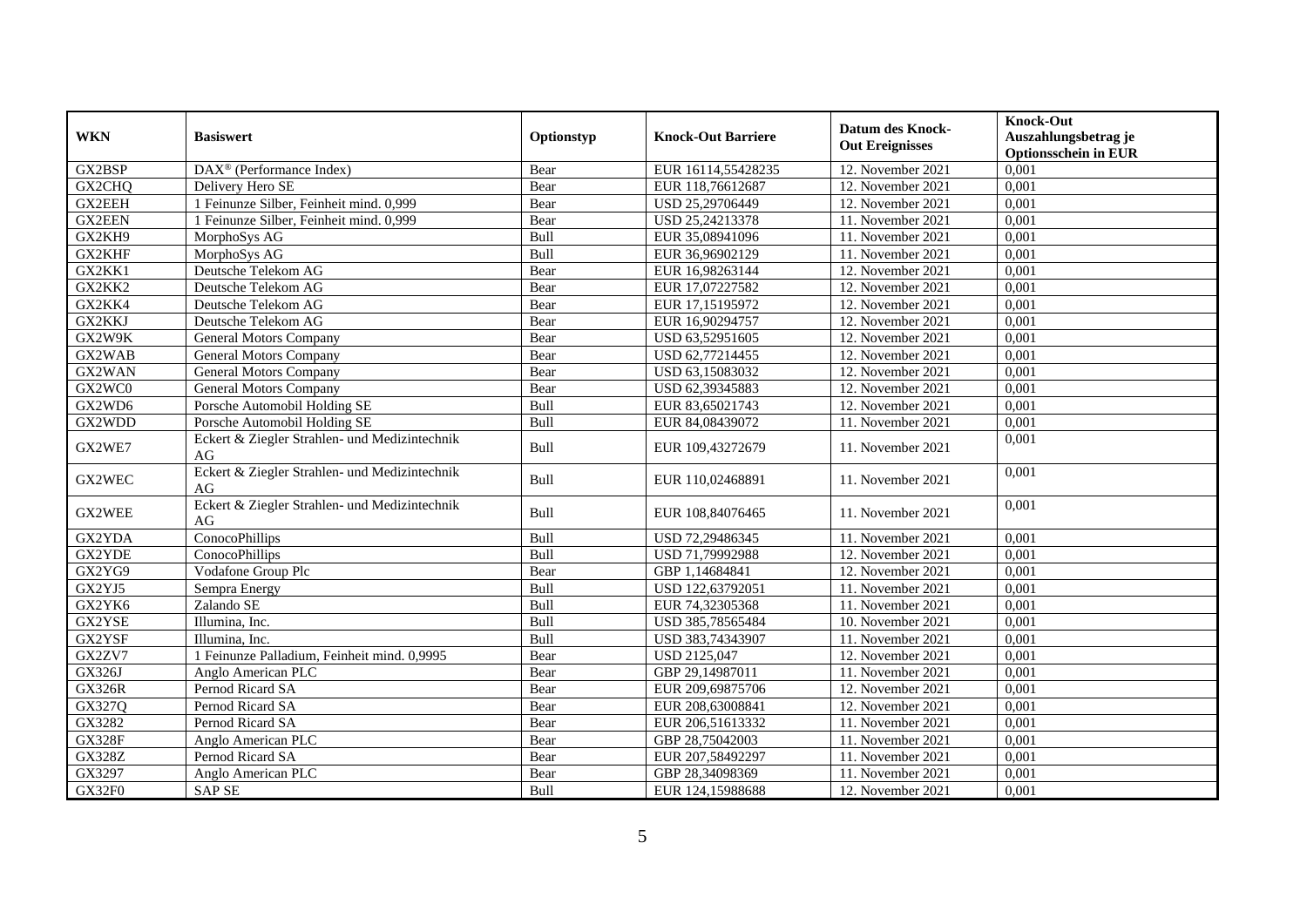| <b>WKN</b>    | <b>Basiswert</b>               | Optionstyp | <b>Knock-Out Barriere</b> | <b>Datum des Knock-</b><br><b>Out Ereignisses</b> | <b>Knock-Out</b><br>Auszahlungsbetrag je<br><b>Optionsschein in EUR</b> |
|---------------|--------------------------------|------------|---------------------------|---------------------------------------------------|-------------------------------------------------------------------------|
| GX32FF        | <b>SAP SE</b>                  | Bull       | EUR 124,7905466           | 12. November 2021                                 | 0,001                                                                   |
| GX33ZC        | Waste Management, Inc.         | Bear       | USD 163,08896503          | 12. November 2021                                 | 0,001                                                                   |
| GX33ZS        | Kion Group AG                  | Bear       | EUR 99,36387038           | 11. November 2021                                 | 0,001                                                                   |
| GX3406        | Kion Group AG                  | Bear       | EUR 98,74465641           | 11. November 2021                                 | 0,001                                                                   |
| GX3410        | Kion Group AG                  | Bear       | EUR 99,97897265           | 12. November 2021                                 | 0,001                                                                   |
| GX3415        | Kion Group AG                  | Bear       | EUR 101,21722602          | 12. November 2021                                 | 0,001                                                                   |
| GX3427        | Kion Group AG                  | Bear       | EUR 100,59809935          | 12. November 2021                                 | 0,001                                                                   |
| GX3445        | <b>Exelon Corporation</b>      | Bear       | <b>USD 54,528</b>         | 12. November 2021                                 | 0,001                                                                   |
| <b>GX345V</b> | Illinois Tool Works Inc.       | Bear       | USD 238,0448427           | 12. November 2021                                 | 0,001                                                                   |
| GX3466        | Citizens Financial Group, Inc. | Bear       | USD 49,53250491           | 12. November 2021                                 | 0,001                                                                   |
| <b>GX35B2</b> | Evotec AG                      | Bear       | EUR 42,10436472           | 12. November 2021                                 | 0,001                                                                   |
| GX37DA        | Swiss Re AG                    | Bull       | CHF 89,19546875           | 12. November 2021                                 | 0,001                                                                   |
| GX37EA        | Global Payments Inc.           | Bull       | <b>USD 128,784</b>        | 11. November 2021                                 | 0,001                                                                   |
| GX37FJ        | Plug Power Inc                 | Bear       | USD 42,53346312           | 11. November 2021                                 | 0,001                                                                   |
| GX37FK        | Plug Power Inc                 | Bear       | USD 43,14222456           | 11. November 2021                                 | 0,001                                                                   |
| GX37FL        | Plug Power Inc                 | Bear       | USD 42,73305704           | 11. November 2021                                 | 0,001                                                                   |
| GX37FM        | Plug Power Inc                 | Bear       | USD 42,94263063           | 11. November 2021                                 | 0,001                                                                   |
| GX37GD        | Plug Power Inc                 | Bear       | USD 43,5414124            | 11. November 2021                                 | 0,001                                                                   |
| GX38Q0        | Bechtle AG                     | Bull       | EUR 63,92221768           | 12. November 2021                                 | 0,001                                                                   |
| GX38Q6        | Bechtle AG                     | Bull       | EUR 62,94080183           | 12. November 2021                                 | 0,001                                                                   |
| GX38Q7        | Bechtle AG                     | Bull       | EUR 64,56985546           | 11. November 2021                                 | 0,001                                                                   |
| GX38QB        | Bechtle AG                     | Bull       | EUR 63,2712786            | 12. November 2021                                 | 0,001                                                                   |
| GX38RQ        | Bechtle AG                     | Bull       | EUR 64,90026407           | 11. November 2021                                 | 0,001                                                                   |
| GX38RR        | Bechtle AG                     | Bull       | EUR 64,23944684           | 11. November 2021                                 | 0,001                                                                   |
| GX38RS        | Bechtle AG                     | Bull       | EUR 63,60175536           | 12. November 2021                                 | 0,001                                                                   |
| GX39C9        | Xilinx Inc.                    | Bear       | USD 216,10978984          | 12. November 2021                                 | 0,001                                                                   |
| GX39DA        | Zurich Insurance Group AG      | Bull       | CHF 400,53947377          | 11. November 2021                                 | 0,001                                                                   |
| GX39DV        | Zurich Insurance Group AG      | Bull       | CHF 405,76103127          | 11. November 2021                                 | 0,001                                                                   |
| <b>GX39E9</b> | Zurich Insurance Group AG      | Bull       | CHF 397,92869502          | 11. November 2021                                 | 0,001                                                                   |
| <b>GX39F2</b> | TeamViewer AG                  | Bull       | EUR 13,373                | 12. November 2021                                 | 0,001                                                                   |
| GX39F3        | TeamViewer AG                  | Bull       | EUR 13,303                | 12. November 2021                                 | 0,001                                                                   |
| GX39FA        | TeamViewer AG                  | Bull       | EUR 13,233                | 12. November 2021                                 | 0,001                                                                   |
| GX39FB        | Zurich Insurance Group AG      | Bull       | CHF 403,15025251          | 11. November 2021                                 | 0,001                                                                   |
| GX39FG        | TeamViewer AG                  | Bull       | EUR 13,451                | 11. November 2021                                 | 0,001                                                                   |
| <b>GX39L8</b> | Hermes International           | Bear       | EUR 1476,24732142         | 12. November 2021                                 | 0,001                                                                   |
| GX3A7B        | TechnipFMC PLC                 | Bull       | EUR 6,054                 | 12. November 2021                                 | 0,001                                                                   |
| GX3DN5        | Enel S.p.A.                    | Bull       | EUR 7,07142865            | 12. November 2021                                 | 0,001                                                                   |
| GX3DNC        | Airbnb, Inc.                   | Bear       | USD 201,82306565          | 12. November 2021                                 | 0,001                                                                   |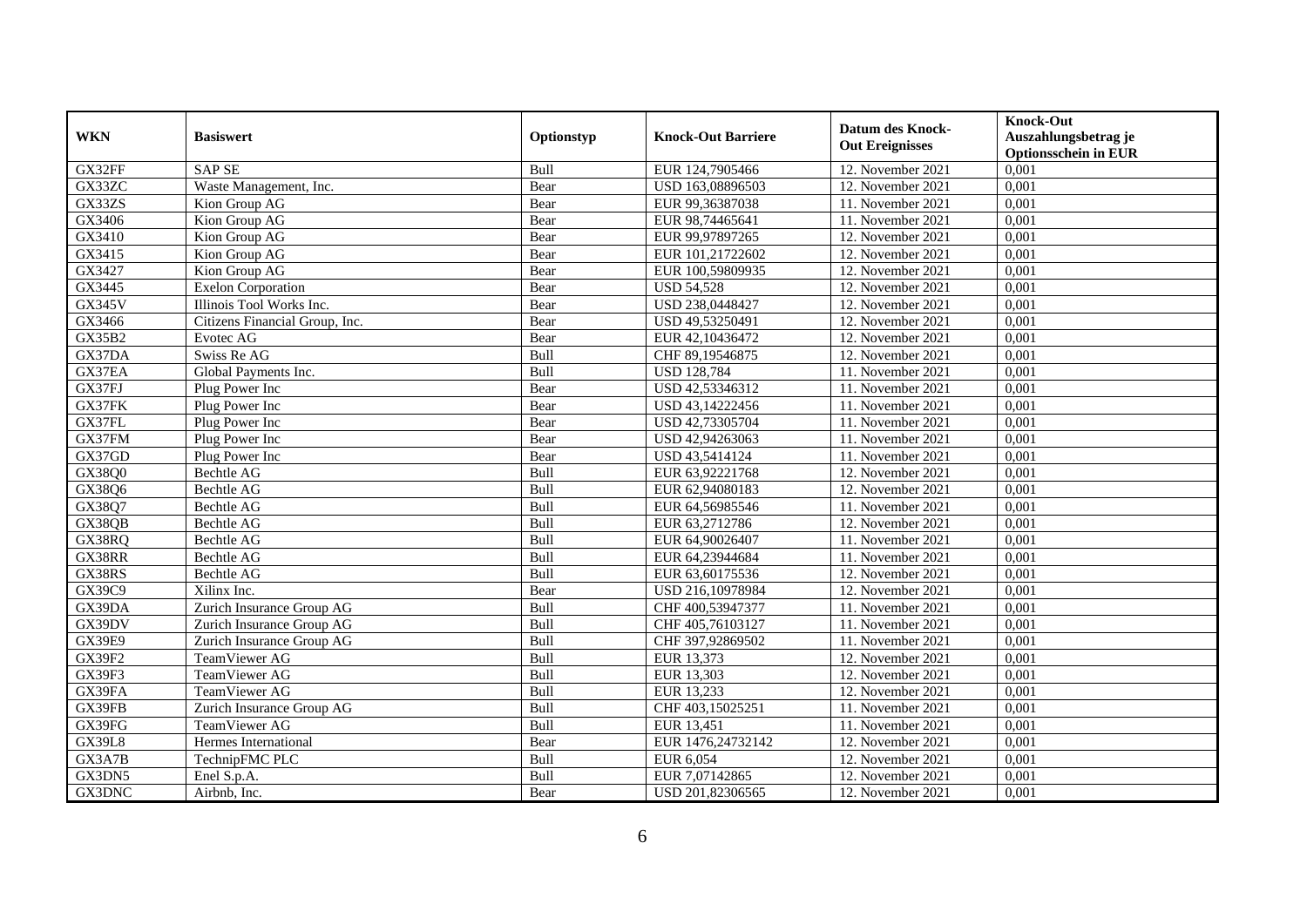| <b>WKN</b>    | <b>Basiswert</b>               | Optionstyp  | <b>Knock-Out Barriere</b> | <b>Datum des Knock-</b><br><b>Out Ereignisses</b> | <b>Knock-Out</b><br>Auszahlungsbetrag je<br><b>Optionsschein in EUR</b> |
|---------------|--------------------------------|-------------|---------------------------|---------------------------------------------------|-------------------------------------------------------------------------|
| GX3DNP        | Airbnb, Inc.                   | Bear        | USD 203,66200018          | 12. November 2021                                 | 0,001                                                                   |
| GX3DPO        | Airbnb. Inc.                   | Bear        | USD 205,51092894          | 12. November 2021                                 | 0,001                                                                   |
| GX3DQ1        | Airbnb, Inc.                   | Bear        | USD 207,35985768          | 12. November 2021                                 | 0,001                                                                   |
| GX3DRX        | Copart Inc.                    | Bear        | USD 156,12209039          | 12. November 2021                                 | 0,001                                                                   |
| <b>GX3DTR</b> | Netflix, Inc.                  | Bear        | USD 675,91474811          | 12. November 2021                                 | 0,001                                                                   |
| GX3DTT        | Netflix, Inc.                  | Bear        | USD 682,36155052          | 12. November 2021                                 | 0,001                                                                   |
| GX3DTV        | Netflix, Inc.                  | Bear        | USD 672,68634939          | 12. November 2021                                 | 0,001                                                                   |
| GX3DTX        | Netflix, Inc.                  | Bear        | USD 679,13315178          | 12. November 2021                                 | 0,001                                                                   |
| GX3DU6        | Netflix, Inc.                  | Bear        | USD 663,1107507           | 11. November 2021                                 | 0,001                                                                   |
| GX3DUA        | Netflix, Inc.                  | Bear        | USD 666,22955194          | 12. November 2021                                 | 0,001                                                                   |
| GX3DUD        | Netflix, Inc.                  | Bear        | USD 669,45795066          | 12. November 2021                                 | 0,001                                                                   |
| GX3DV9        | Intuit Inc.                    | Bear        | USD 621,01964825          | 12. November 2021                                 | 0,001                                                                   |
| GX3DVC        | Intuit Inc.                    | Bear        | USD 624,07851364          | 12. November 2021                                 | 0,001                                                                   |
| GX3DVH        | Intuit Inc.                    | Bear        | USD 627,14737533          | 12. November 2021                                 | 0,001                                                                   |
| GX3DWG        | Plug Power Inc                 | Bear        | USD 43,8645231            | 11. November 2021                                 | 0,001                                                                   |
| GX3DWL        | Plug Power Inc                 | Bear        | USD 44,41420385           | 11. November 2021                                 | 0,001                                                                   |
| GX3DWN        | Thermo Fisher Scientific, Inc. | Bear        | USD 628,61696399          | 11. November 2021                                 | 0,001                                                                   |
| GX3DWV        | Amazon.com. Inc.               | <b>Bull</b> | USD 3455,89610256         | 12. November 2021                                 | 0,001                                                                   |
| GX3DWY        | Thermo Fisher Scientific, Inc. | Bear        | USD 637,83317363          | 12. November 2021                                 | 0,001                                                                   |
| GX3DWZ        | Thermo Fisher Scientific, Inc. | Bear        | USD 634,74393319          | 12. November 2021                                 | 0,001                                                                   |
| GX3DX6        | Deutsche Lufthansa AG          | Bull        | EUR 6,7410953             | 11. November 2021                                 | 0,001                                                                   |
| GX3DX7        | Deutsche Lufthansa AG          | Bull        | EUR 6,7010888             | 11. November 2021                                 | 0,001                                                                   |
| GX3DX9        | Deutsche Lufthansa AG          | Bull        | EUR 6,67108393            | 11. November 2021                                 | 0,001                                                                   |
| GX3DXC        | Deutsche Lufthansa AG          | Bull        | EUR 6,63107743            | 11. November 2021                                 | 0,001                                                                   |
| GX3DXE        | Deutsche Lufthansa AG          | Bull        | EUR 6,80110505            | 11. November 2021                                 | 0,001                                                                   |
| GX3DXG        | Deutsche Lufthansa AG          | Bull        | EUR 6,60160871            | 12. November 2021                                 | 0,001                                                                   |
| GX3DXH        | Thermo Fisher Scientific, Inc. | Bear        | USD 631,7064576           | 11. November 2021                                 | 0,001                                                                   |
| GX3DXN        | Deutsche Lufthansa AG          | Bull        | EUR 6,84111155            | 11. November 2021                                 | 0,001                                                                   |
| GX3DXP        | Deutsche Lufthansa AG          | Bull        | EUR 6,77110018            | 11. November 2021                                 | 0.001                                                                   |
| GX3DY5        | Deutsche Lufthansa AG          | Bull        | EUR 6,56159896            | 12. November 2021                                 | 0,001                                                                   |
| GX3E8H        | <b>TUI AG</b>                  | Bull        | EUR 2,71081684            | 11. November 2021                                 | 0,001                                                                   |
| GX3E8M        | <b>TUI AG</b>                  | Bull        | EUR 2,81084698            | 11. November 2021                                 | 0,001                                                                   |
| GX3E8R        | <b>TUI AG</b>                  | Bull        | EUR 2,73082286            | 11. November 2021                                 | 0,001                                                                   |
| GX3E8V        | <b>AIXTRON SE</b>              | Bear        | EUR 21,08994938           | 11. November 2021                                 | 0.001                                                                   |
| GX3E8W        | <b>Starbucks Corporation</b>   | Bull        | USD 112,47921395          | 11. November 2021                                 | 0,001                                                                   |
| <b>GX3E97</b> | <b>TUI AG</b>                  | Bull        | EUR 2,77083492            | 11. November 2021                                 | 0,001                                                                   |
| GX3E9K        | <b>TUI AG</b>                  | Bull        | EUR 2,68121171            | 12. November 2021                                 | 0,001                                                                   |
| GX3E9T        | <b>Starbucks Corporation</b>   | Bull        | USD 111,89909955          | 11. November 2021                                 | 0,001                                                                   |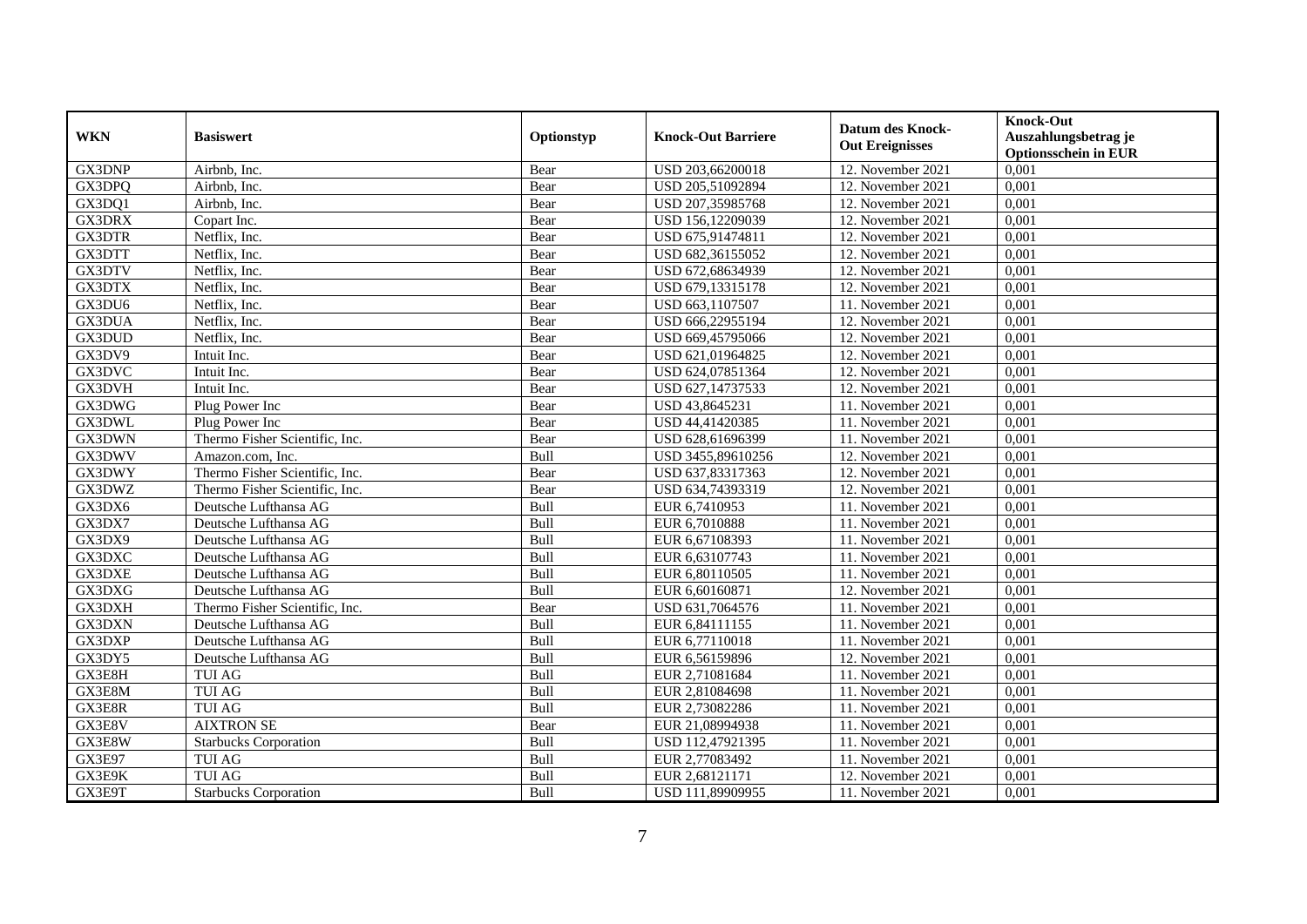| <b>WKN</b>    | <b>Basiswert</b>                                            | Optionstyp  | <b>Knock-Out Barriere</b> | <b>Datum des Knock-</b><br><b>Out Ereignisses</b> | <b>Knock-Out</b><br>Auszahlungsbetrag je<br><b>Optionsschein in EUR</b> |
|---------------|-------------------------------------------------------------|-------------|---------------------------|---------------------------------------------------|-------------------------------------------------------------------------|
| GX3E9W        | <b>TUI AG</b>                                               | Bull        | EUR 2,75082889            | 11. November 2021                                 | 0,001                                                                   |
| GX3EA0        | <b>TUI AG</b>                                               | Bull        | EUR 2,80084396            | 11. November 2021                                 | 0,001                                                                   |
| GX3EA7        | <b>TUI AG</b>                                               | Bull        | EUR 2,70122075            | 12. November 2021                                 | 0,001                                                                   |
| <b>GX3EAB</b> | <b>AIXTRON SE</b>                                           | Bear        | EUR 21,28478239           | 12. November 2021                                 | 0,001                                                                   |
| <b>GX3EAL</b> | <b>Starbucks Corporation</b>                                | Bull        | USD 110,7288688           | 11. November 2021                                 | 0,001                                                                   |
| <b>GX3EAT</b> | <b>AIXTRON SE</b>                                           | Bear        | EUR 21,18485384           | 12. November 2021                                 | 0,001                                                                   |
| <b>GX3EAU</b> | <b>TUI AG</b>                                               | Bull        | EUR 2,74082588            | 11. November 2021                                 | 0,001                                                                   |
| GX3EB7        | Moderna Inc                                                 | Bull        | USD 225,67594967          | 11. November 2021                                 | 0,001                                                                   |
| GX3EBA        | Moderna Inc                                                 | Bull        | USD 224,0850618           | 11. November 2021                                 | 0,001                                                                   |
| GX3EBB        | Moderna Inc                                                 | Bull        | USD 222,48416833          | 11. November 2021                                 | 0,001                                                                   |
| <b>GX3EBE</b> | Danaher Corporation                                         | Bear        | USD 305,98834732          | 11. November 2021                                 | 0,001                                                                   |
| GX3EBG        | Danaher Corporation                                         | Bear        | USD 307,43722301          | 12. November 2021                                 | 0,001                                                                   |
| <b>GX3EBK</b> | Danaher Corporation                                         | Bear        | USD 304,51854741          | 11. November 2021                                 | 0,001                                                                   |
| GX3EC0        | BlackRock, Inc.                                             | Bear        | USD 972,44143283          | 12. November 2021                                 | 0,001                                                                   |
| GX3EC1        | Danaher Corporation                                         | Bear        | USD 303,05874612          | 11. November 2021                                 | 0,001                                                                   |
| GX3EC9        | MTU Aero Engines AG                                         | Bull        | EUR 198,7278081           | 11. November 2021                                 | 0,001                                                                   |
| GX3ECC        | <b>TUI AG</b>                                               | Bull        | EUR 2,78083794            | 11. November 2021                                 | 0,001                                                                   |
| <b>GX3ECK</b> | <b>Starbucks Corporation</b>                                | <b>Bull</b> | USD 111,30898319          | 11. November 2021                                 | 0.001                                                                   |
| <b>GX3FXK</b> | DAX <sup>®</sup> (Performance Index)                        | Bear        | EUR 16086,14239804        | 11. November 2021                                 | 0,001                                                                   |
| <b>GX3FYC</b> | DAX <sup>®</sup> (Performance Index)                        | Bear        | EUR 16076,14339109        | 11. November 2021                                 | 0,001                                                                   |
| GX3FYV        | DAX <sup>®</sup> (Performance Index)                        | Bear        | EUR 16086,14239804        | 11. November 2021                                 | 0,001                                                                   |
| GX3G1M        | DAX <sup>®</sup> (Performance Index)/ X-DAX <sup>®</sup>    | Bear        | EUR 16086,14239804        | 11. November 2021                                 | 0,001                                                                   |
| GX3G27        | DAX <sup>®</sup> (Performance Index)/X-DAX <sup>®</sup>     | Bear        | EUR 16086,14239804        | 11. November 2021                                 | 0,001                                                                   |
| GX3G2N        | DAX <sup>®</sup> (Performance Index)/ X-DAX <sup>®</sup>    | Bear        | EUR 16081,14289456        | 11. November 2021                                 | 0,001                                                                   |
| GX3G2Q        | $DAX^{\circledcirc}$ (Performance Index)/X-DAX <sup>®</sup> | Bear        | EUR 16076.14339109        | 11. November 2021                                 | 0,001                                                                   |
| GX3G3D        | DAX <sup>®</sup> (Performance Index)                        | Bear        | EUR 16081,14289456        | 11. November 2021                                 | 0,001                                                                   |
| GX3K2Z        | SMA Solar Technology AG                                     | Bear        | <b>EUR 46,96</b>          | 12. November 2021                                 | 0,001                                                                   |
| GX3K34        | Fortinet. Inc.                                              | Bear        | <b>USD 338,09</b>         | 12. November 2021                                 | 0,001                                                                   |
| GX3K3A        | Advanced Micro Devices, Inc.                                | Bear        | <b>USD 144,29</b>         | 12. November 2021                                 | 0,001                                                                   |
| GX3K3B        | Eckert & Ziegler Strahlen- und Medizintechnik<br>AG         | Bear        | EUR 114,11                | 12. November 2021                                 | 0,001                                                                   |
| GX3K3E        | Accenture plc                                               | Bear        | <b>USD 368,39</b>         | 12. November 2021                                 | 0,001                                                                   |
| GX3K3L        | Fortinet. Inc.                                              | Bear        | <b>USD 340,95</b>         | 12. November 2021                                 | 0,001                                                                   |
| GX3K3M        | Advanced Micro Devices, Inc.                                | Bear        | <b>USD 147,82</b>         | 12. November 2021                                 | 0,001                                                                   |
| GX3K3N        | Microsoft Corporation                                       | Bear        | <b>USD 336,56</b>         | 12. November 2021                                 | 0,001                                                                   |
| GX3K3R        | Visa Inc. - Class A                                         | Bull        | <b>USD 212,11</b>         | 12. November 2021                                 | 0,001                                                                   |
| GX3K3S        | Visa Inc. - Class A                                         | Bull        | <b>USD 213,19</b>         | 12. November 2021                                 | 0,001                                                                   |
| GX3K3W        | Advanced Micro Devices, Inc.                                | Bear        | <b>USD 142,88</b>         | 12. November 2021                                 | 0,001                                                                   |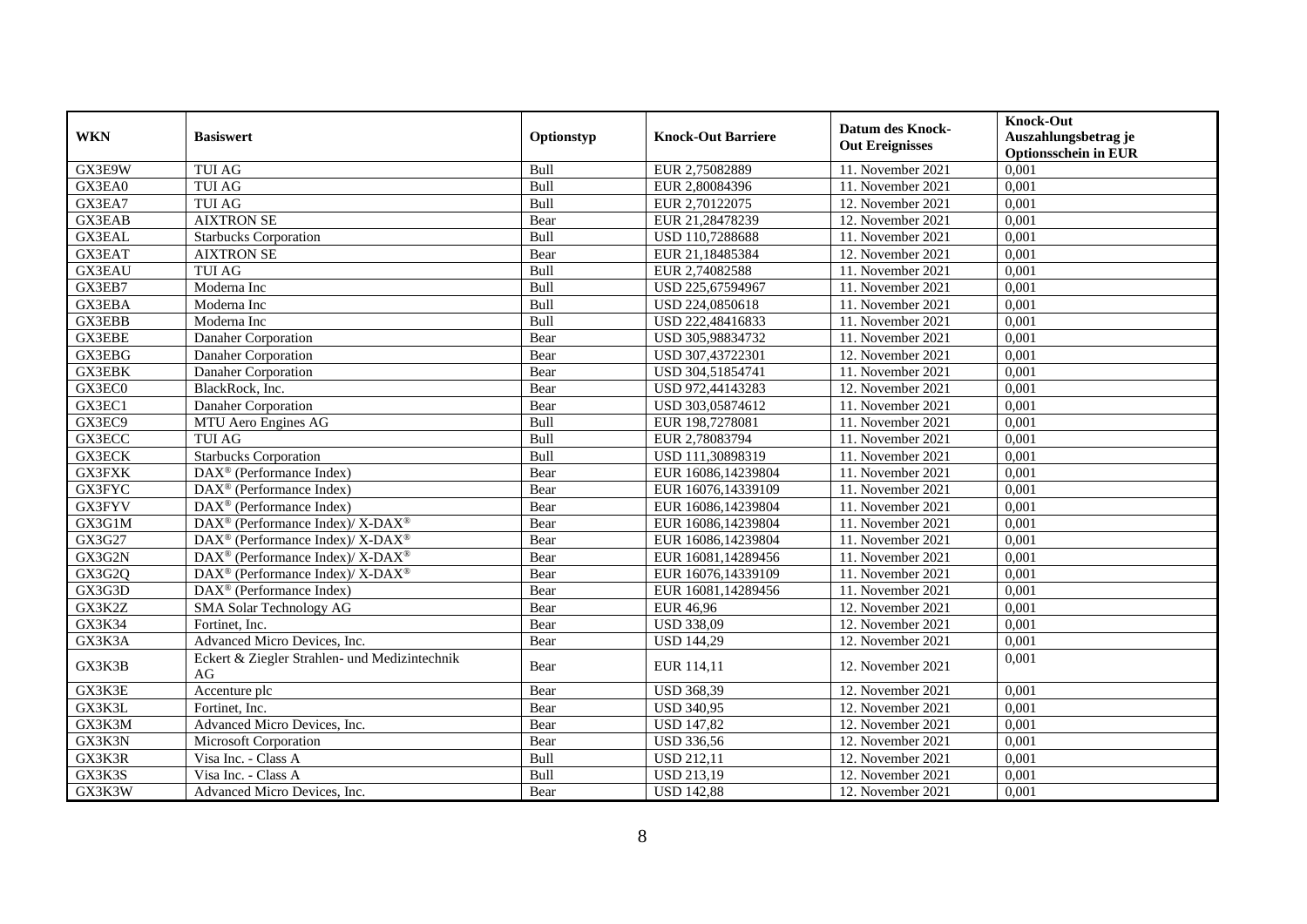| <b>WKN</b>    | <b>Basiswert</b>                                            | Optionstyp  | <b>Knock-Out Barriere</b> | <b>Datum des Knock-</b> | <b>Knock-Out</b><br>Auszahlungsbetrag je |
|---------------|-------------------------------------------------------------|-------------|---------------------------|-------------------------|------------------------------------------|
|               |                                                             |             |                           | <b>Out Ereignisses</b>  | <b>Optionsschein in EUR</b>              |
| GX3K3X        | Advanced Micro Devices, Inc.                                | Bear        | <b>USD 145</b>            | 12. November 2021       | 0,001                                    |
| GX3K44        | Fortinet, Inc.                                              | Bear        | <b>USD 335,22</b>         | 12. November 2021       | 0,001                                    |
| GX3K4B        | Advanced Micro Devices, Inc.                                | Bear        | <b>USD 143,58</b>         | 12. November 2021       | 0,001                                    |
| GX3K4L        | Advanced Micro Devices, Inc.                                | Bear        | <b>USD 147,11</b>         | 12. November 2021       | 0,001                                    |
| GX3K4V        | <b>SAP SE</b>                                               | Bull        | EUR 125,52                | 12. November 2021       | 0,001                                    |
| GX3K52        | Amazon.com, Inc.                                            | Bull        | <b>USD 3516,34</b>        | 12. November 2021       | 0,001                                    |
| GX3K53        | Accenture plc                                               | Bear        | <b>USD 370,21</b>         | 12. November 2021       | 0,001                                    |
| GX3K57        | Advanced Micro Devices, Inc.                                | Bear        | <b>USD 148,52</b>         | 12. November 2021       | 0,001                                    |
| GX3K59        | Advanced Micro Devices, Inc.                                | Bear        | <b>USD 146,41</b>         | 12. November 2021       | 0,001                                    |
| GX3K5C        | Advanced Micro Devices, Inc.                                | Bear        | <b>USD 145,7</b>          | 12. November 2021       | 0,001                                    |
| GX3K5E        | Royal Dutch Shell plc                                       | Bull        | EUR 19,21                 | 12. November 2021       | 0,001                                    |
| GX3K5H        | Royal Dutch Shell plc                                       | Bull        | <b>EUR 19,31</b>          | 12. November 2021       | 0,001                                    |
| GX3K5L        | MTU Aero Engines AG                                         | Bull        | EUR 202,49                | 12. November 2021       | 0,001                                    |
| GX3K5S        | MTU Aero Engines AG                                         | Bull        | EUR 201,46                | 12. November 2021       | 0,001                                    |
| GX3K5T        | <b>SAP SE</b>                                               | Bull        | EUR 123,62                | 12. November 2021       | 0,001                                    |
| GX3K6E        | Deutsche Bank AG                                            | Bear        | EUR 11,19                 | 12. November 2021       | 0,001                                    |
| GX3K6H        | Amazon.com, Inc.                                            | Bull        | <b>USD 3534,24</b>        | 12. November 2021       | 0,001                                    |
| GX3K6V        | SMA Solar Technology AG                                     | Bear        | <b>EUR 48.01</b>          | 12. November 2021       | 0.001                                    |
| GX3K71        | <b>QUALCOMM</b> Incorporated                                | Bear        | <b>USD</b> 164,4          | 12. November 2021       | 0,001                                    |
| GX3K72        | <b>SMA Solar Technology AG</b>                              | Bear        | EUR 47,31                 | 12. November 2021       | 0,001                                    |
| <b>GX3K78</b> | Amazon.com, Inc.                                            | Bull        | <b>USD 3498,44</b>        | 12. November 2021       | 0,001                                    |
| GX3K7B        | <b>QUALCOMM</b> Incorporated                                | Bear        | <b>USD 165,46</b>         | 12. November 2021       | 0,001                                    |
| GX3K7E        | Hugo Boss AG                                                | Bear        | <b>EUR 58,52</b>          | 12. November 2021       | 0,001                                    |
| GX3K7N        | Deutsche Lufthansa AG                                       | Bull        | EUR 6,87                  | 12. November 2021       | 0,001                                    |
| GX3K7R        | Deutsche Lufthansa AG                                       | <b>Bull</b> | <b>EUR 6.91</b>           | 12. November 2021       | 0,001                                    |
| GX3K8C        | Hugo Boss AG                                                | Bear        | <b>EUR 58,93</b>          | 12. November 2021       | 0,001                                    |
| GX3K8G        | DAX <sup>®</sup> (Performance Index)                        | Bear        | EUR 16086,47              | 12. November 2021       | 0,001                                    |
| GX3K8H        | $\overline{\text{DAX}^{\otimes}}$ (Performance Index)       | Bull        | EUR 16081,47              | 12. November 2021       | 0,001                                    |
| GX3K8J        | DAX <sup>®</sup> (Performance Index)                        | Bear        | EUR 16036,47              | 12. November 2021       | 0,001                                    |
| GX3K8K        | $\overline{\text{DAX}^{\otimes}}$ (Performance Index)       | Bear        | EUR 16056,47              | 12. November 2021       | 0,001                                    |
| GX3K8L        | $\text{DAX}^{\otimes}$ (Performance Index)                  | Bull        | EUR 16196,97              | 12. November 2021       | 0,001                                    |
| GX3K8Q        | $DAX^{\otimes}$ (Performance Index)                         | Bull        | EUR 16146,47              | 12. November 2021       | 0,001                                    |
| GX3K8R        | $\overline{\text{DAX}^{\otimes}(\text{Performance Index})}$ | Bear        | EUR 16011,47              | 12. November 2021       | 0,001                                    |
| GX3K8S        | DAX <sup>®</sup> (Performance Index)                        | Bull        | EUR 16096,47              | 12. November 2021       | 0,001                                    |
| GX3K8T        | DAX <sup>®</sup> (Performance Index)                        | Bull        | EUR 16106,47              | 12. November 2021       | 0,001                                    |
| GX3K8U        | DAX <sup>®</sup> (Performance Index)                        | Bull        | EUR 16116,47              | 12. November 2021       | 0,001                                    |
| GX3K8V        | DAX <sup>®</sup> (Performance Index)                        | Bear        | EUR 16081,47              | 12. November 2021       | 0,001                                    |
| GX3K8W        | DAX <sup>®</sup> (Performance Index)                        | Bull        | EUR 16081,47              | 12. November 2021       | 0,001                                    |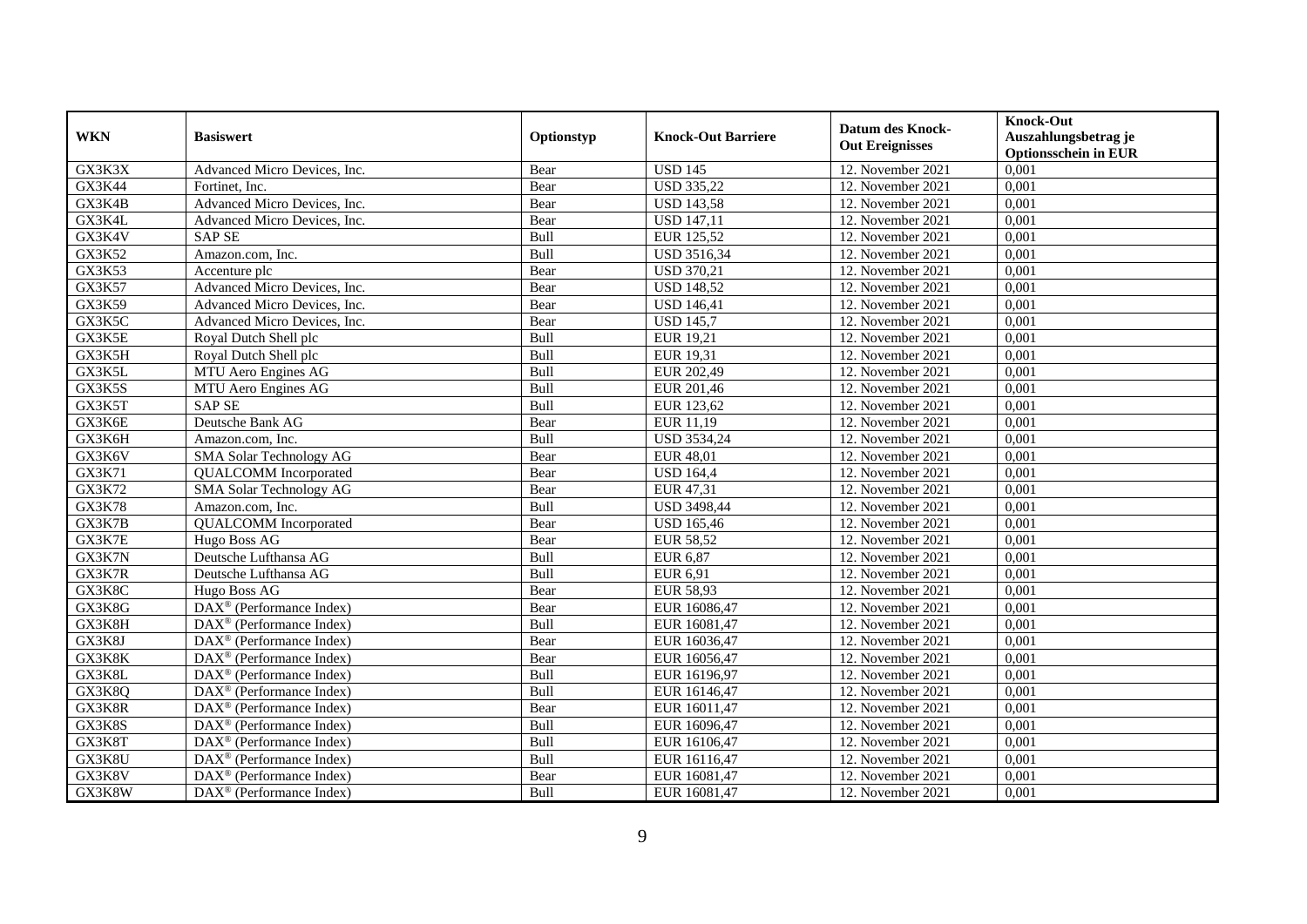| <b>WKN</b> | <b>Basiswert</b>                                        | Optionstyp | <b>Knock-Out Barriere</b> | <b>Datum des Knock-</b><br><b>Out Ereignisses</b> | <b>Knock-Out</b><br>Auszahlungsbetrag je<br><b>Optionsschein in EUR</b> |
|------------|---------------------------------------------------------|------------|---------------------------|---------------------------------------------------|-------------------------------------------------------------------------|
| GX3K8X     | DAX <sup>®</sup> (Performance Index)                    | Bull       | EUR 16066,47              | 12. November 2021                                 | 0,001                                                                   |
| GX3K8Z     | DAX <sup>®</sup> (Performance Index)                    | Bear       | EUR 15822,89              | 12. November 2021                                 | 0,001                                                                   |
| GX3K90     | $DAX^{\circledR}$ (Performance Index)                   | Bear       | EUR 16061,47              | 12. November 2021                                 | 0,001                                                                   |
| GX3K91     | $DAX^{\circledast}$ (Performance Index)                 | Bear       | EUR 16081,47              | 12. November 2021                                 | 0,001                                                                   |
| GX3K92     | DAX <sup>®</sup> (Performance Index)                    | Bear       | EUR 15961,47              | 12. November 2021                                 | 0,001                                                                   |
| GX3K93     | DAX <sup>®</sup> (Performance Index)                    | Bear       | EUR 15941,34              | 12. November 2021                                 | 0,001                                                                   |
| GX3K94     | $\overline{\text{DAX}^{\otimes}}$ (Performance Index)   | Bull       | EUR 16179,01              | 12. November 2021                                 | 0,001                                                                   |
| GX3K95     | $\overline{\text{DAX}}^{\textcirc}$ (Performance Index) | Bear       | EUR 15770,86              | 12. November 2021                                 | 0,001                                                                   |
| GX3K97     | DAX <sup>®</sup> (Performance Index)                    | Bull       | EUR 16071,47              | 12. November 2021                                 | 0,001                                                                   |
| GX3K98     | DAX <sup>®</sup> (Performance Index)                    | Bear       | EUR 15890,52              | 12. November 2021                                 | 0,001                                                                   |
| GX3K99     | $\overline{\text{DAX}^{\otimes}}$ (Performance Index)   | Bear       | EUR 15919,1               | 12. November 2021                                 | 0,001                                                                   |
| GX3K9B     | DAX <sup>®</sup> (Performance Index)                    | Bull       | EUR 16315,79              | 12. November 2021                                 | 0,001                                                                   |
| GX3K9C     | $\overline{\text{DAX}}^{\textcirc}$ (Performance Index) | Bear       | EUR 16021,47              | 12. November 2021                                 | 0,001                                                                   |
| GX3K9D     | $DAX^{\circledR}$ (Performance Index)                   | Bear       | EUR 15879,86              | 12. November 2021                                 | 0,001                                                                   |
| GX3K9E     | DAX <sup>®</sup> (Performance Index)                    | Bull       | EUR 16136,47              | 12. November 2021                                 | 0,001                                                                   |
| GX3K9F     | DAX <sup>®</sup> (Performance Index)                    | Bear       | EUR 16106,47              | 12. November 2021                                 | 0,001                                                                   |
| GX3K9G     | DAX <sup>®</sup> (Performance Index)                    | Bear       | EUR 15925,1               | 12. November 2021                                 | 0,001                                                                   |
| GX3K9H     | DAX <sup>®</sup> (Performance Index)                    | Bear       | EUR 16096,47              | 12. November 2021                                 | 0,001                                                                   |
| GX3K9J     | $\text{DAX}^{\otimes}$ (Performance Index)              | Bear       | EUR 16091,47              | 12. November 2021                                 | 0,001                                                                   |
| GX3K9K     | $\text{DAX}^{\otimes}$ (Performance Index)              | Bear       | EUR 15976,47              | 12. November 2021                                 | 0,001                                                                   |
| GX3K9M     | DAX <sup>®</sup> (Performance Index)                    | Bear       | EUR 15991,47              | 12. November 2021                                 | 0,001                                                                   |
| GX3K9N     | $DAX^{\circledcirc}$ (Performance Index)                | Bear       | EUR 15736,65              | 12. November 2021                                 | 0,001                                                                   |
| GX3K9P     | DAX <sup>®</sup> (Performance Index)                    | Bear       | EUR 16101,47              | 12. November 2021                                 | 0,001                                                                   |
| GX3K9Q     | $\overline{\text{DAX}^{\otimes}}$ (Performance Index)   | Bear       | EUR 15858,54              | 12. November 2021                                 | 0,001                                                                   |
| GX3K9R     | $DAX^{\circledast}$ (Performance Index)                 | Bear       | EUR 15840,71              | 12. November 2021                                 | 0,001                                                                   |
| GX3K9S     | DAX <sup>®</sup> (Performance Index)                    | Bear       | EUR 15986,47              | 12. November 2021                                 | 0,001                                                                   |
| GX3K9T     | DAX <sup>®</sup> (Performance Index)                    | Bear       | EUR 15981,47              | 12. November 2021                                 | 0,001                                                                   |
| GX3K9U     | DAX <sup>®</sup> (Performance Index)                    | Bear       | EUR 16111,47              | 12. November 2021                                 | 0,001                                                                   |
| GX3K9V     | $DAX^{\circledast}$ (Performance Index)                 | Bull       | EUR 16186,46              | 12. November 2021                                 | 0,001                                                                   |
| GX3K9W     | $DAX^{\circledast}$ (Performance Index)                 | Bear       | EUR 16026,47              | 12. November 2021                                 | 0,001                                                                   |
| GX3K9Y     | DAX <sup>®</sup> (Performance Index)                    | Bear       | EUR 16046,47              | 12. November 2021                                 | 0,001                                                                   |
| GX3KA0     | DAX <sup>®</sup> (Performance Index)                    | Bear       | EUR 15966,47              | 12. November 2021                                 | 0,001                                                                   |
| GX3KA1     | $DAX^{\circledast}$ (Performance Index)                 | Bear       | EUR 15971,47              | 12. November 2021                                 | 0,001                                                                   |
| GX3KA2     | $\overline{\text{DAX}^{\otimes}}$ (Performance Index)   | Bull       | EUR 16101,47              | 12. November 2021                                 | 0,001                                                                   |
| GX3KA3     | $\text{DAX}^{\otimes}$ (Performance Index)              | Bear       | EUR 15702,45              | 12. November 2021                                 | 0,001                                                                   |
| GX3KA4     | DAX <sup>®</sup> (Performance Index)                    | Bear       | EUR 16066,47              | 12. November 2021                                 | 0,001                                                                   |
| GX3KA5     | $DAX^{\circledast}$ (Performance Index)                 | Bull       | EUR 16116,47              | 12. November 2021                                 | 0,001                                                                   |
| GX3KA6     | DAX <sup>®</sup> (Performance Index)                    | Bull       | EUR 16207,48              | 12. November 2021                                 | 0,001                                                                   |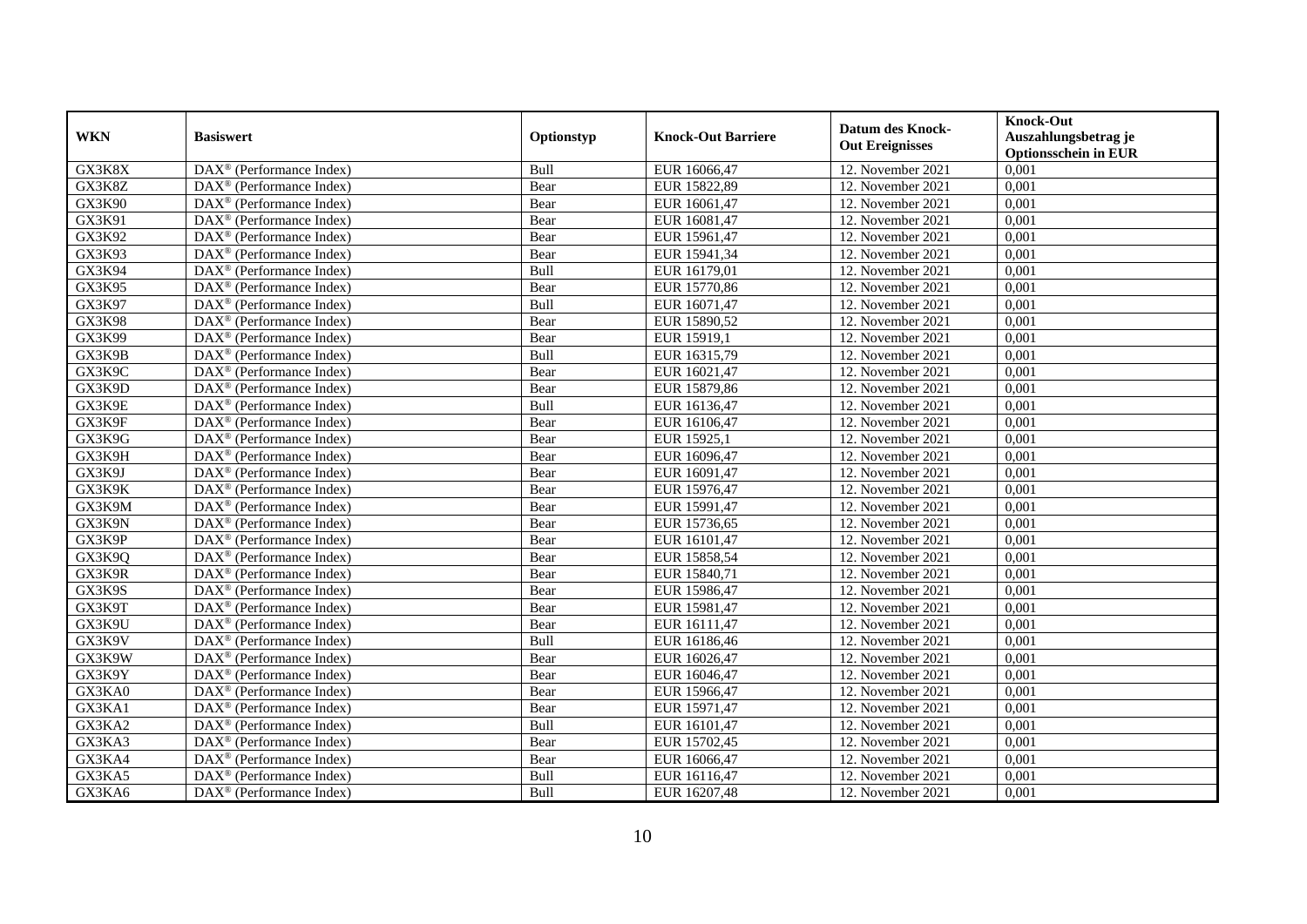| <b>WKN</b>    | <b>Basiswert</b>                                             | Optionstyp  | <b>Knock-Out Barriere</b> | <b>Datum des Knock-</b> | <b>Knock-Out</b><br>Auszahlungsbetrag je |
|---------------|--------------------------------------------------------------|-------------|---------------------------|-------------------------|------------------------------------------|
|               |                                                              |             |                           | <b>Out Ereignisses</b>  | <b>Optionsschein in EUR</b>              |
| GX3KA7        | $\overline{\text{DAX}}^{\textcircled{}}$ (Performance Index) | Bear        | EUR 16006,47              | 12. November 2021       | 0,001                                    |
| GX3KA8        | DAX <sup>®</sup> (Performance Index)                         | Bear        | EUR 16016,47              | 12. November 2021       | 0,001                                    |
| GX3KAA        | $DAX^{\circledR}$ (Performance Index)                        | Bull        | EUR 16283,19              | 12. November 2021       | 0,001                                    |
| GX3KAB        | $\text{DAX}^{\circledast}$ (Performance Index)               | Bear        | EUR 15905,58              | 12. November 2021       | 0,001                                    |
| GX3KAC        | $\text{DAX}^{\textcircled{}}$ (Performance Index)            | Bear        | EUR 15913,11              | 12. November 2021       | 0,001                                    |
| <b>GX3KAE</b> | $\text{DAX}^{\textcircled{}}$ (Performance Index)            | Bear        | EUR 15946,47              | 12. November 2021       | 0,001                                    |
| GX3KAF        | $\overline{\text{DAX}^{\otimes}}$ (Performance Index)        | Bear        | EUR 15805,06              | 12. November 2021       | 0,001                                    |
| GX3KAH        | $\text{DAX}^{\otimes}$ (Performance Index)                   | Bull        | EUR 16152,36              | 12. November 2021       | 0,001                                    |
| GX3KAK        | DAX <sup>®</sup> (Performance Index)                         | Bear        | EUR 16041,47              | 12. November 2021       | 0,001                                    |
| GX3KAL        | $\text{DAX}^{\circledast}$ (Performance Index)               | Bull        | EUR 16186,46              | 12. November 2021       | 0,001                                    |
| GX3KAM        | $\text{DAX}^{\circledast}$ (Performance Index)               | Bear        | EUR 15951,47              | 12. November 2021       | 0,001                                    |
| GX3KAP        | DAX <sup>®</sup> (Performance Index)                         | Bull        | EUR 16171,57              | 12. November 2021       | 0,001                                    |
| GX3KAQ        | DAX <sup>®</sup> (Performance Index)                         | Bear        | EUR 15898,05              | 12. November 2021       | 0,001                                    |
| GX3KAR        | $\text{DAX}^{\textcircled{}}$ (Performance Index)            | Bull        | EUR 16076,47              | 12. November 2021       | 0,001                                    |
| GX3KAS        | DAX <sup>®</sup> (Performance Index)                         | Bull        | EUR 16141,47              | 12. November 2021       | 0,001                                    |
| GX3KAT        | DAX <sup>®</sup> (Performance Index)                         | Bull        | EUR 16217,99              | 12. November 2021       | 0,001                                    |
| GX3KAU        | DAX <sup>®</sup> (Performance Index)                         | Bull        | EUR 16146,47              | 12. November 2021       | 0,001                                    |
| GX3KAV        | $DAX^{\circledR}$ (Performance Index)                        | <b>Bull</b> | EUR 16111,47              | 12. November 2021       | 0.001                                    |
| GX3KAW        | DAX <sup>®</sup> (Performance Index)                         | Bear        | EUR 16051,47              | 12. November 2021       | 0,001                                    |
| GX3KAX        | $\overline{\text{DAX}^{\otimes}}$ (Performance Index)        | Bear        | EUR 16001,47              | 12. November 2021       | 0,001                                    |
| GX3KAY        | DAX <sup>®</sup> (Performance Index)                         | Bull        | EUR 16121,47              | 12. November 2021       | 0,001                                    |
| GX3KAZ        | $\overline{\text{DAX}^{\otimes}}$ (Performance Index)        | Bull        | EUR 16131,47              | 12. November 2021       | 0,001                                    |
| GX3KB0        | DAX <sup>®</sup> (Performance Index)                         | Bear        | EUR 15931,09              | 12. November 2021       | 0,001                                    |
| GX3KB2        | $\text{DAX}^{\circledast}$ (Performance Index)               | Bear        | EUR 16031,47              | 12. November 2021       | 0,001                                    |
| GX3KB4        | DAX <sup>®</sup> (Performance Index)                         | Bear        | EUR 15996,47              | 12. November 2021       | 0.001                                    |
| GX3KB5        | DAX <sup>®</sup> (Performance Index)/ X-DAX <sup>®</sup>     | Bull        | EUR 16136,47              | 12. November 2021       | 0,001                                    |
| GX3KB6        | DAX <sup>®</sup> (Performance Index)                         | Bear        | EUR 15869,2               | 12. November 2021       | 0,001                                    |
| GX3KB8        | DAX <sup>®</sup> (Performance Index)/ X-DAX <sup>®</sup>     | Bull        | EUR 16152,36              | 12. November 2021       | 0,001                                    |
| GX3KB9        | DAX <sup>®</sup> (Performance Index)/ X-DAX <sup>®</sup>     | Bull        | EUR 16146,47              | 12. November 2021       | 0,001                                    |
| GX3KBA        | $\text{DAX}^{\circledast}$ (Performance Index)               | Bull        | EUR 16091,47              | 12. November 2021       | 0,001                                    |
| GX3KBD        | DAX <sup>®</sup> (Performance Index)/ X-DAX <sup>®</sup>     | Bull        | EUR 16131,47              | 12. November 2021       | 0,001                                    |
| GX3KBE        | DAX <sup>®</sup> (Performance Index)/X-DAX <sup>®</sup>      | Bull        | EUR 16141,47              | 12. November 2021       | 0.001                                    |
| GX3KBF        | DAX <sup>®</sup> (Performance Index)/ X-DAX <sup>®</sup>     | Bull        | EUR 16171,57              | 12. November 2021       | 0,001                                    |
| GX3KBG        | DAX <sup>®</sup> (Performance Index)/ X-DAX <sup>®</sup>     | Bull        | EUR 16158,24              | 12. November 2021       | 0,001                                    |
| GX3KBJ        | DAX <sup>®</sup> (Performance Index)/ X-DAX <sup>®</sup>     | Bull        | EUR 16164,13              | 12. November 2021       | 0,001                                    |
| GX3KBM        | $DAX^{\circledast}$ (Performance Index)/X-DAX <sup>®</sup>   | Bull        | EUR 16283,19              | 12. November 2021       | 0,001                                    |
| GX3KBP        | DAX <sup>®</sup> (Performance Index)/ X-DAX <sup>®</sup>     | Bull        | EUR 16071,47              | 12. November 2021       | 0,001                                    |
| GX3KBQ        | DAX <sup>®</sup> (Performance Index)/X-DAX <sup>®</sup>      | Bull        | EUR 16196,97              | 12. November 2021       | 0,001                                    |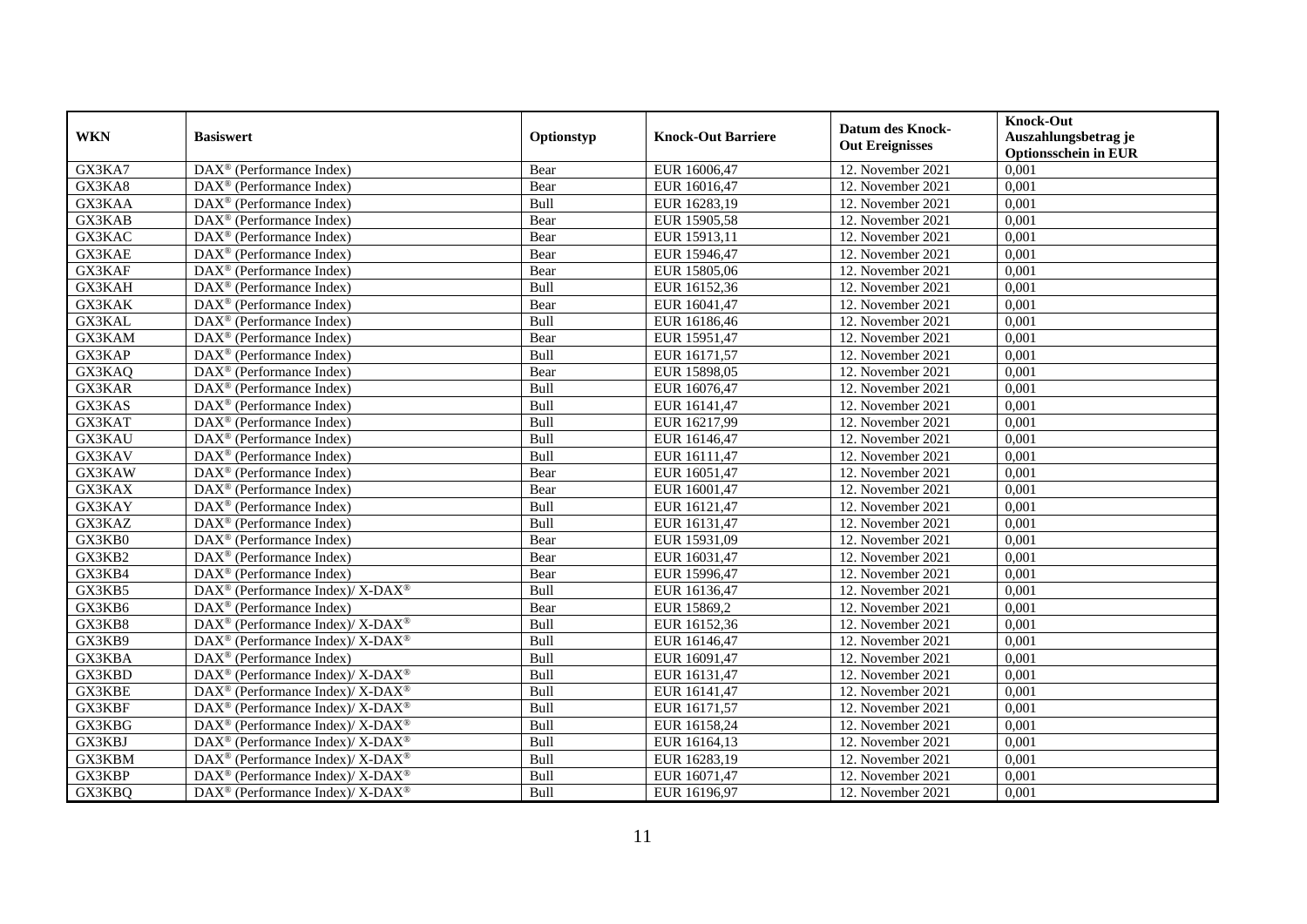| <b>WKN</b>    | <b>Basiswert</b>                                                         | Optionstyp | <b>Knock-Out Barriere</b> | <b>Datum des Knock-</b><br><b>Out Ereignisses</b> | <b>Knock-Out</b><br>Auszahlungsbetrag je<br><b>Optionsschein in EUR</b> |
|---------------|--------------------------------------------------------------------------|------------|---------------------------|---------------------------------------------------|-------------------------------------------------------------------------|
| GX3KBS        | DAX <sup>®</sup> (Performance Index)/ X-DAX <sup>®</sup>                 | Bull       | EUR 16315,79              | 12. November 2021                                 | 0,001                                                                   |
| GX3KBU        | DAX <sup>®</sup> (Performance Index)/ X-DAX <sup>®</sup>                 | Bull       | EUR 16186,46              | 12. November 2021                                 | 0,001                                                                   |
| GX3KBV        | $DAX^{\circledR}$ (Performance Index)                                    | Bull       | EUR 16250,59              | 12. November 2021                                 | 0,001                                                                   |
| GX3KBW        | DAX <sup>®</sup> (Performance Index)/ X-DAX <sup>®</sup>                 | Bull       | EUR 16186,46              | 12. November 2021                                 | 0,001                                                                   |
| GX3KBX        | DAX <sup>®</sup> (Performance Index)/ X-DAX <sup>®</sup>                 | Bull       | EUR 16101,47              | 12. November 2021                                 | 0,001                                                                   |
| GX3KBY        | $\overline{\text{DAX}^{\otimes}}$ (Performance Index)/X-DAX <sup>®</sup> | Bull       | EUR 16106,47              | 12. November 2021                                 | 0,001                                                                   |
| GX3KBZ        | DAX <sup>®</sup> (Performance Index)/ X-DAX <sup>®</sup>                 | Bull       | EUR 16217,99              | 12. November 2021                                 | 0,001                                                                   |
| GX3KC0        | DAX <sup>®</sup> (Performance Index)/X-DAX <sup>®</sup>                  | Bull       | EUR 16091,47              | 12. November 2021                                 | 0,001                                                                   |
| GX3KC2        | DAX <sup>®</sup> (Performance Index)/ X-DAX <sup>®</sup>                 | Bull       | EUR 16096,47              | 12. November 2021                                 | 0,001                                                                   |
| GX3KC3        | DAX <sup>®</sup> (Performance Index)/X-DAX <sup>®</sup>                  | Bull       | EUR 16081,47              | 12. November 2021                                 | 0,001                                                                   |
| GX3KC4        | $\overline{\text{DAX}^{\otimes}}$ (Performance Index)/X-DAX <sup>®</sup> | Bull       | EUR 16126,47              | 12. November 2021                                 | 0,001                                                                   |
| GX3KC5        | DAX <sup>®</sup> (Performance Index)/X-DAX <sup>®</sup>                  | Bull       | EUR 16076,47              | 12. November 2021                                 | 0,001                                                                   |
| GX3KC6        | DAX <sup>®</sup> (Performance Index)/X-DAX <sup>®</sup>                  | Bull       | EUR 16207,48              | 12. November 2021                                 | 0,001                                                                   |
| GX3KC7        | $DAX^{\circledcirc}$ (Performance Index)/ X-DAX <sup>®</sup>             | Bull       | EUR 16146.47              | 12. November 2021                                 | 0.001                                                                   |
| GX3KC9        | DAX <sup>®</sup> (Performance Index)/ X-DAX <sup>®</sup>                 | Bear       | EUR 16001,47              | 12. November 2021                                 | 0,001                                                                   |
| GX3KCB        | DAX <sup>®</sup> (Performance Index)/X-DAX <sup>®</sup>                  | Bull       | EUR 16116,47              | 12. November 2021                                 | 0,001                                                                   |
| GX3KCC        | DAX <sup>®</sup> (Performance Index)/ X-DAX <sup>®</sup>                 | Bull       | EUR 16250,59              | 12. November 2021                                 | 0,001                                                                   |
| GX3KCD        | DAX <sup>®</sup> (Performance Index)/X-DAX <sup>®</sup>                  | Bull       | EUR 16116,47              | 12. November 2021                                 | 0,001                                                                   |
| GX3KCF        | $DAX^{\circledast}$ (Performance Index)/X-DAX <sup>®</sup>               | Bull       | EUR 16111,47              | 12. November 2021                                 | 0,001                                                                   |
| GX3KCH        | DAX <sup>®</sup> (Performance Index)/ X-DAX <sup>®</sup>                 | Bear       | EUR 15913,11              | 12. November 2021                                 | 0,001                                                                   |
| GX3KCJ        | DAX <sup>®</sup> (Performance Index)/ X-DAX <sup>®</sup>                 | Bear       | EUR 15905,58              | 12. November 2021                                 | 0,001                                                                   |
| GX3KCK        | $DAX^{\circledcirc}$ (Performance Index)/ X-DAX <sup>®</sup>             | Bear       | EUR 16026,47              | 12. November 2021                                 | 0,001                                                                   |
| GX3KCL        | DAX <sup>®</sup> (Performance Index)/ X-DAX <sup>®</sup>                 | Bear       | EUR 15890,52              | 12. November 2021                                 | 0,001                                                                   |
| GX3KCM        | DAX <sup>®</sup> (Performance Index)/ X-DAX <sup>®</sup>                 | Bear       | EUR 16021,47              | 12. November 2021                                 | 0,001                                                                   |
| GX3KCN        | $DAX^{\circledcirc}$ (Performance Index)/ X-DAX <sup>®</sup>             | Bear       | EUR 15898,05              | 12. November 2021                                 | 0,001                                                                   |
| GX3KCP        | DAX <sup>®</sup> (Performance Index)                                     | Bear       | EUR 15956,47              | 12. November 2021                                 | 0,001                                                                   |
| GX3KCQ        | $\text{DAX}^{\otimes}$ (Performance Index)                               | Bull       | EUR 16126,47              | 12. November 2021                                 | 0,001                                                                   |
| GX3KCR        | DAX <sup>®</sup> (Performance Index)/ X-DAX <sup>®</sup>                 | Bear       | EUR 15822,89              | 12. November 2021                                 | 0,001                                                                   |
| GX3KCS        | DAX <sup>®</sup> (Performance Index)/X-DAX <sup>®</sup>                  | Bear       | EUR 15879,86              | 12. November 2021                                 | 0,001                                                                   |
| GX3KCT        | $DAX^{\circledast}$ (Performance Index)/X-DAX <sup>®</sup>               | Bear       | EUR 16071,47              | 12. November 2021                                 | 0,001                                                                   |
| GX3KCU        | DAX <sup>®</sup> (Performance Index)/ X-DAX <sup>®</sup>                 | Bear       | EUR 16006,47              | 12. November 2021                                 | 0,001                                                                   |
| GX3KCV        | DAX <sup>®</sup> (Performance Index)                                     | Bear       | EUR 15936,22              | 12. November 2021                                 | 0,001                                                                   |
| <b>GX3KCW</b> | DAX <sup>®</sup> (Performance Index)/X-DAX <sup>®</sup>                  | Bear       | EUR 16011,47              | 12. November 2021                                 | 0,001                                                                   |
| GX3KCX        | DAX <sup>®</sup> (Performance Index)/ X-DAX <sup>®</sup>                 | Bear       | EUR 16076,47              | 12. November 2021                                 | 0,001                                                                   |
| GX3KCY        | $\text{DAX}^{\circledast}$ (Performance Index)                           | Bull       | EUR 16158,24              | 12. November 2021                                 | 0,001                                                                   |
| GX3KCZ        | DAX <sup>®</sup> (Performance Index)/ X-DAX <sup>®</sup>                 | Bear       | EUR 15946,47              | 12. November 2021                                 | 0,001                                                                   |
| GX3KD0        | DAX <sup>®</sup> (Performance Index)/X-DAX <sup>®</sup>                  | Bear       | EUR 15941,34              | 12. November 2021                                 | 0,001                                                                   |
| GX3KD1        | $\text{DAX}^{\otimes}$ (Performance Index)                               | Bull       | EUR 16086,47              | 12. November 2021                                 | 0,001                                                                   |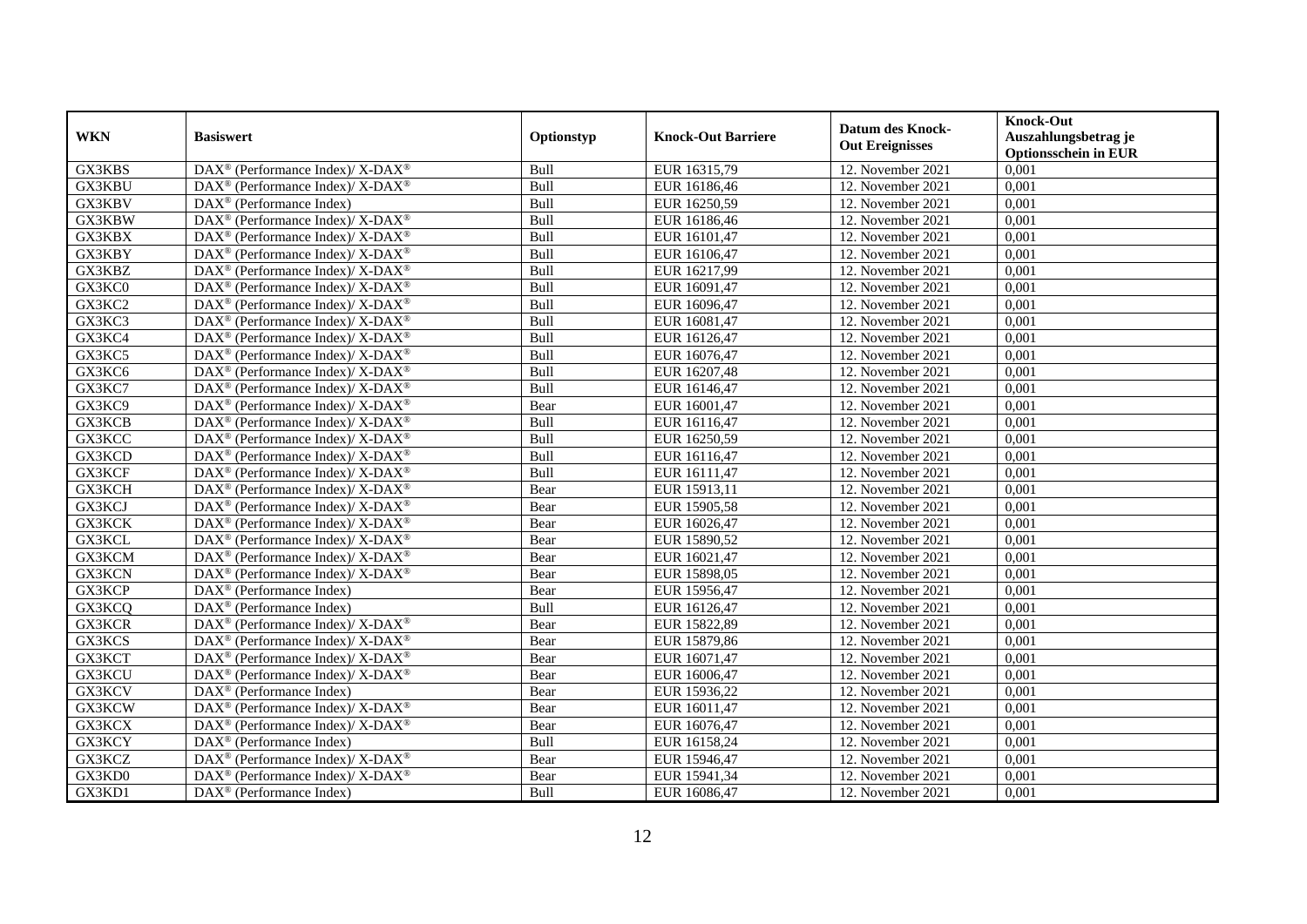| <b>WKN</b> | <b>Basiswert</b>                                                         | Optionstyp | <b>Knock-Out Barriere</b> | <b>Datum des Knock-</b> | <b>Knock-Out</b><br>Auszahlungsbetrag je |
|------------|--------------------------------------------------------------------------|------------|---------------------------|-------------------------|------------------------------------------|
|            |                                                                          |            |                           | <b>Out Ereignisses</b>  | <b>Optionsschein in EUR</b>              |
| GX3KD2     | DAX <sup>®</sup> (Performance Index)/ X-DAX <sup>®</sup>                 | Bear       | EUR 16066,47              | 12. November 2021       | 0,001                                    |
| GX3KD3     | DAX <sup>®</sup> (Performance Index)/ X-DAX <sup>®</sup>                 | Bear       | EUR 16056,47              | 12. November 2021       | 0,001                                    |
| GX3KD4     | DAX <sup>®</sup> (Performance Index)/X-DAX <sup>®</sup>                  | Bear       | EUR 15936,22              | 12. November 2021       | 0,001                                    |
| GX3KD5     | DAX <sup>®</sup> (Performance Index)/X-DAX <sup>®</sup>                  | Bear       | EUR 16061,47              | 12. November 2021       | 0,001                                    |
| GX3KD6     | DAX <sup>®</sup> (Performance Index)/ X-DAX <sup>®</sup>                 | Bear       | EUR 15931,09              | 12. November 2021       | 0,001                                    |
| GX3KD7     | DAX <sup>®</sup> (Performance Index)/ X-DAX <sup>®</sup>                 | Bear       | EUR 15805,06              | 12. November 2021       | 0,001                                    |
| GX3KD8     | $\overline{\text{DAX}^{\otimes}}$ (Performance Index)/X-DAX <sup>®</sup> | Bear       | EUR 16046,47              | 12. November 2021       | 0,001                                    |
| GX3KD9     | DAX <sup>®</sup> (Performance Index)/X-DAX <sup>®</sup>                  | Bear       | EUR 16111,47              | 12. November 2021       | 0,001                                    |
| GX3KDA     | DAX <sup>®</sup> (Performance Index)/X-DAX <sup>®</sup>                  | Bear       | EUR 15981,47              | 12. November 2021       | 0,001                                    |
| GX3KDB     | DAX <sup>®</sup> (Performance Index)/X-DAX <sup>®</sup>                  | Bear       | EUR 16051,47              | 12. November 2021       | 0,001                                    |
| GX3KDC     | DAX <sup>®</sup> (Performance Index)/X-DAX <sup>®</sup>                  | Bear       | EUR 16041,47              | 12. November 2021       | 0,001                                    |
| GX3KDD     | DAX <sup>®</sup> (Performance Index)/ X-DAX <sup>®</sup>                 | Bear       | EUR 15858,54              | 12. November 2021       | 0,001                                    |
| GX3KDE     | DAX <sup>®</sup> (Performance Index)/X-DAX <sup>®</sup>                  | Bull       | EUR 16081,47              | 12. November 2021       | 0,001                                    |
| GX3KDF     | DAX <sup>®</sup> (Performance Index)/X-DAX <sup>®</sup>                  | Bear       | EUR 15919,1               | 12. November 2021       | 0,001                                    |
| GX3KDG     | DAX <sup>®</sup> (Performance Index)/X-DAX <sup>®</sup>                  | Bear       | EUR 15976,47              | 12. November 2021       | 0,001                                    |
| GX3KDJ     | DAX <sup>®</sup> (Performance Index)/ X-DAX <sup>®</sup>                 | Bear       | EUR 15971,47              | 12. November 2021       | 0,001                                    |
| GX3KDK     | DAX <sup>®</sup> (Performance Index)/X-DAX <sup>®</sup>                  | Bear       | EUR 16096,47              | 12. November 2021       | 0,001                                    |
| GX3KDL     | $DAX^{\circledcirc}$ (Performance Index)/ X-DAX <sup>®</sup>             | Bear       | EUR 16106,47              | 12. November 2021       | 0.001                                    |
| GX3KDM     | DAX <sup>®</sup> (Performance Index)/ X-DAX <sup>®</sup>                 | Bear       | EUR 15966,47              | 12. November 2021       | 0,001                                    |
| GX3KDN     | DAX <sup>®</sup> (Performance Index)                                     | Bear       | EUR 16076,47              | 12. November 2021       | 0,001                                    |
| GX3KDP     | DAX <sup>®</sup> (Performance Index)/ X-DAX <sup>®</sup>                 | Bear       | EUR 15840,71              | 12. November 2021       | 0,001                                    |
| GX3KDR     | DAX <sup>®</sup> (Performance Index)/ X-DAX <sup>®</sup>                 | Bear       | EUR 15951,47              | 12. November 2021       | 0,001                                    |
| GX3KDS     | $\overline{\text{DAX}^{\otimes}}$ (Performance Index)/X-DAX <sup>®</sup> | Bear       | EUR 15770,86              | 12. November 2021       | 0,001                                    |
| GX3KDT     | DAX <sup>®</sup> (Performance Index)/ X-DAX <sup>®</sup>                 | Bear       | EUR 16016,47              | 12. November 2021       | 0,001                                    |
| GX3KDU     | $\overline{\text{DAX}^{\otimes}}$ (Performance Index)/X-DAX <sup>®</sup> | Bear       | EUR 15702,45              | 12. November 2021       | 0.001                                    |
| GX3KDV     | DAX <sup>®</sup> (Performance Index)/X-DAX <sup>®</sup>                  | Bear       | EUR 16081,47              | 12. November 2021       | 0,001                                    |
| GX3KDW     | DAX <sup>®</sup> (Performance Index)/ X-DAX <sup>®</sup>                 | Bear       | EUR 15956,47              | 12. November 2021       | 0,001                                    |
| GX3KDX     | DAX <sup>®</sup> (Performance Index)/ X-DAX <sup>®</sup>                 | Bear       | EUR 16091,47              | 12. November 2021       | 0,001                                    |
| GX3KDY     | NASDAQ-100 Index®                                                        | Bull       | USD 16022,64              | 12. November 2021       | 0,001                                    |
| GX3KDZ     | NASDAQ-100 Index®                                                        | Bull       | USD 16154,21              | 12. November 2021       | 0,001                                    |
| GX3KE0     | DAX <sup>®</sup> (Performance Index)/ X-DAX <sup>®</sup>                 | Bear       | EUR 15925,1               | 12. November 2021       | 0,001                                    |
| GX3KE1     | DAX <sup>®</sup> (Performance Index)/X-DAX <sup>®</sup>                  | Bear       | EUR 16081,47              | 12. November 2021       | 0,001                                    |
| GX3KE2     | NASDAQ-100 Index®                                                        | Bull       | USD 16287,51              | 12. November 2021       | 0,001                                    |
| GX3KE3     | NASDAQ-100 Index®                                                        | Bull       | USD 16139,51              | 12. November 2021       | 0,001                                    |
| GX3KE4     | NASDAQ-100 Index®                                                        | Bull       | USD 16139,51              | 12. November 2021       | 0,001                                    |
| GX3KE5     | NASDAQ-100 Index®                                                        | Bull       | USD 16132,54              | 12. November 2021       | 0,001                                    |
| GX3KE7     | NASDAQ-100 Index®                                                        | Bull       | USD 16262,36              | 12. November 2021       | 0,001                                    |
| GX3KE8     | DAX <sup>®</sup> (Performance Index)/ X-DAX <sup>®</sup>                 | Bear       | EUR 16101,47              | 12. November 2021       | 0,001                                    |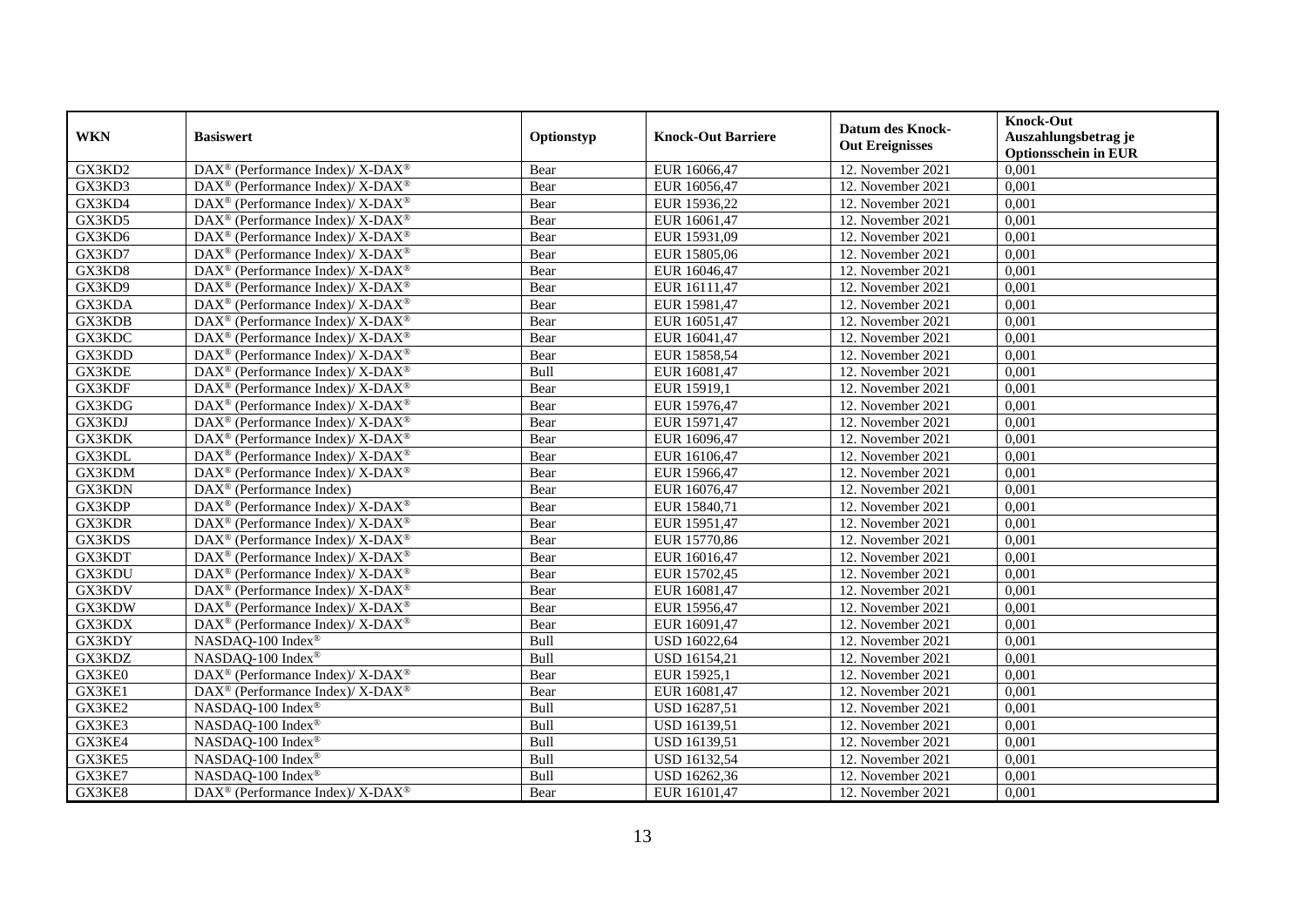| <b>WKN</b>    | <b>Basiswert</b>                                         | Optionstyp | <b>Knock-Out Barriere</b> | <b>Datum des Knock-</b><br><b>Out Ereignisses</b> | <b>Knock-Out</b><br>Auszahlungsbetrag je<br><b>Optionsschein in EUR</b> |
|---------------|----------------------------------------------------------|------------|---------------------------|---------------------------------------------------|-------------------------------------------------------------------------|
| GX3KE9        | DAX <sup>®</sup> (Performance Index)/ X-DAX <sup>®</sup> | Bear       | EUR 15869,2               | 12. November 2021                                 | 0,001                                                                   |
| GX3KEA        | DAX <sup>®</sup> (Performance Index)/ X-DAX <sup>®</sup> | Bear       | EUR 15991,47              | 12. November 2021                                 | 0,001                                                                   |
| GX3KEC        | NASDAQ-100 Index®                                        | Bull       | USD 16334,93              | 12. November 2021                                 | 0,001                                                                   |
| GX3KED        | DAX <sup>®</sup> (Performance Index)/ X-DAX <sup>®</sup> | Bear       | EUR 15736,65              | 12. November 2021                                 | 0,001                                                                   |
| GX3KEE        | DAX <sup>®</sup> (Performance Index)/ X-DAX <sup>®</sup> | Bear       | EUR 15996,47              | 12. November 2021                                 | 0,001                                                                   |
| GX3KEF        | NASDAQ-100 Index®                                        | Bull       | <b>USD 16193,78</b>       | 12. November 2021                                 | 0,001                                                                   |
| GX3KEH        | NASDAQ-100 Index®                                        | Bull       | USD 16072,79              | 12. November 2021                                 | 0,001                                                                   |
| GX3KEJ        | NASDAQ-100 Index®                                        | Bull       | USD 16202,38              | 12. November 2021                                 | 0,001                                                                   |
| GX3KEK        | NASDAQ-100 Index®                                        | Bull       | USD 16060,11              | 12. November 2021                                 | 0,001                                                                   |
| GX3KEL        | NASDAQ-100 Index®                                        | Bull       | USD 16315,35              | 12. November 2021                                 | 0,001                                                                   |
| GX3KEM        | DAX <sup>®</sup> (Performance Index)/ X-DAX <sup>®</sup> | Bull       | EUR 16086,47              | 12. November 2021                                 | 0,001                                                                   |
| <b>GX3KEN</b> | DAX <sup>®</sup> (Performance Index)/X-DAX <sup>®</sup>  | Bear       | EUR 16086,47              | 12. November 2021                                 | 0,001                                                                   |
| GX3KEP        | $\overline{\text{DAX}^{\otimes}}$ (Performance Index)    | Bear       | EUR 16071,47              | 12. November 2021                                 | 0,001                                                                   |
| GX3KEQ        | DAX <sup>®</sup> (Performance Index)/ X-DAX <sup>®</sup> | Bear       | EUR 15961,47              | 12. November 2021                                 | 0,001                                                                   |
| <b>GX3KER</b> | DAX <sup>®</sup> (Performance Index)/ X-DAX <sup>®</sup> | Bull       | EUR 16121,47              | 12. November 2021                                 | 0,001                                                                   |
| GX3KES        | NASDAQ-100 Index®                                        | Bull       | USD 16434,39              | 12. November 2021                                 | 0,001                                                                   |
| GX3KET        | NASDAQ-100 Index®                                        | Bull       | USD 16177,31              | 12. November 2021                                 | 0,001                                                                   |
| GX3KEU        | NASDAQ-100 Index®                                        | Bull       | USD 16016,39              | 12. November 2021                                 | 0,001                                                                   |
| GX3KEV        | NASDAQ-100 Index®                                        | Bull       | USD 16146,86              | 12. November 2021                                 | 0,001                                                                   |
| GX3KEW        | NASDAQ-100 Index®                                        | Bull       | USD 16028,87              | 12. November 2021                                 | 0,001                                                                   |
| <b>GX3KEX</b> | NASDAQ-100 Index®                                        | Bull       | USD 16273,59              | 12. November 2021                                 | 0,001                                                                   |
| GX3KEY        | DAX <sup>®</sup> (Performance Index)/ X-DAX <sup>®</sup> | Bull       | EUR 16179,01              | 12. November 2021                                 | 0,001                                                                   |
| GX3KEZ        | DAX <sup>®</sup> (Performance Index)/ X-DAX <sup>®</sup> | Bull       | EUR 16066,47              | 12. November 2021                                 | 0,001                                                                   |
| GX3KF0        | NASDAQ-100 Index®                                        | Bull       | USD 16301,43              | 12. November 2021                                 | 0,001                                                                   |
| GX3KF1        | NASDAQ-100 Index®                                        | Bull       | USD 16035,1               | 12. November 2021                                 | 0,001                                                                   |
| GX3KF2        | NASDAQ-100 Index®                                        | Bull       | USD 16169,43              | 12. November 2021                                 | 0,001                                                                   |
| GX3KF3        | NASDAQ-100 Index®                                        | Bull       | USD 16053,85              | 12. November 2021                                 | 0,001                                                                   |
| GX3KF4        | NASDAQ-100 Index <sup>®</sup>                            | Bull       | USD 16041,33              | 12. November 2021                                 | 0.001                                                                   |
| GX3KF5        | NASDAQ-100 Index®                                        | Bull       | <b>USD 16554,95</b>       | 12. November 2021                                 | 0,001                                                                   |
| GX3KF6        | NASDAQ-100 Index®                                        | Bull       | USD 16161,56              | 12. November 2021                                 | 0,001                                                                   |
| GX3KF8        | NASDAQ-100 Index®                                        | Bull       | USD 16047,59              | 12. November 2021                                 | 0,001                                                                   |
| GX3KF9        | NASDAQ-100 Index®                                        | Bull       | USD 16354,52              | 12. November 2021                                 | 0,001                                                                   |
| GX3KFA        | NASDAQ-100 Index®                                        | Bull       | USD 16230,27              | 12. November 2021                                 | 0,001                                                                   |
| GX3KFB        | NASDAQ-100 Index®                                        | Bull       | <b>USD 16105,25</b>       | 12. November 2021                                 | 0,001                                                                   |
| GX3KFD        | NASDAQ-100 Index®                                        | Bull       | USD 16098,57              | 12. November 2021                                 | 0,001                                                                   |
| GX3KFE        | DAX <sup>®</sup> (Performance Index)/ X-DAX <sup>®</sup> | Bear       | EUR 16031,47              | 12. November 2021                                 | 0,001                                                                   |
| GX3KFF        | NASDAQ-100 Index®                                        | Bull       | USD 16098,57              | 12. November 2021                                 | 0,001                                                                   |
| GX3KFG        | NASDAQ-100 Index®                                        | Bull       | USD 16220,63              | 12. November 2021                                 | 0,001                                                                   |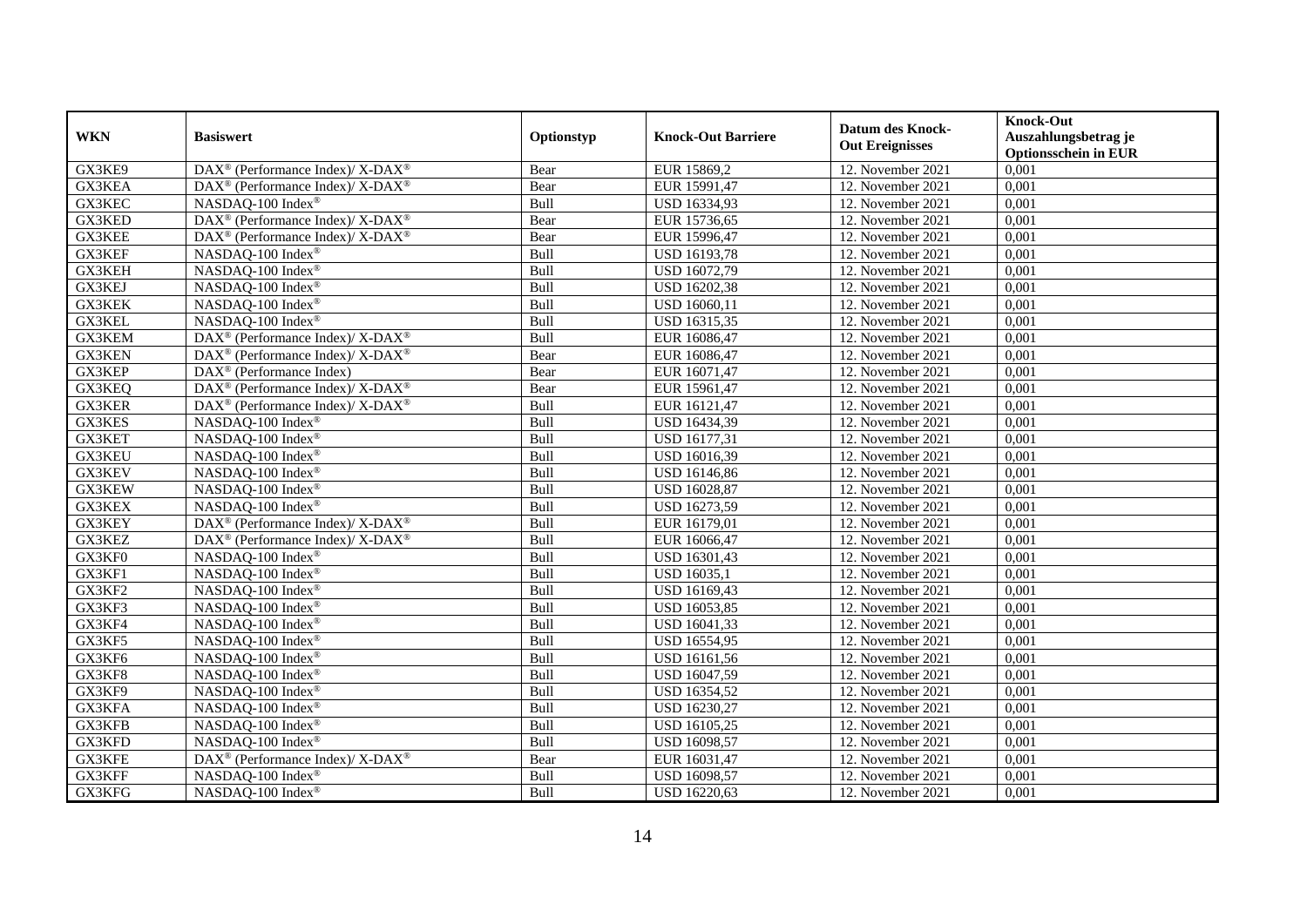| <b>WKN</b> | <b>Basiswert</b>                                         | Optionstyp | <b>Knock-Out Barriere</b> | <b>Datum des Knock-</b><br><b>Out Ereignisses</b> | <b>Knock-Out</b><br>Auszahlungsbetrag je<br><b>Optionsschein in EUR</b> |
|------------|----------------------------------------------------------|------------|---------------------------|---------------------------------------------------|-------------------------------------------------------------------------|
| GX3KFJ     | DAX <sup>®</sup> (Performance Index)/ X-DAX <sup>®</sup> | Bear       | EUR 15986,47              | 12. November 2021                                 | 0,001                                                                   |
| GX3KFL     | NASDAQ-100 Index®                                        | Bull       | USD 16210,98              | 12. November 2021                                 | 0,001                                                                   |
| GX3KFM     | NASDAQ-100 Index®                                        | Bull       | USD 16092,09              | 12. November $2021$                               | 0,001                                                                   |
| GX3KFN     | NASDAQ-100 Index®                                        | Bull       | <b>USD 16185,18</b>       | 12. November 2021                                 | 0,001                                                                   |
| GX3KFP     | NASDAQ-100 Index®                                        | Bull       | USD 16066,45              | 12. November 2021                                 | 0,001                                                                   |
| GX3KFQ     | NASDAQ-100 Index®                                        | Bull       | USD 16085,61              | 12. November 2021                                 | 0,001                                                                   |
| GX3KFR     | NASDAQ-100 Index®                                        | Bull       | <b>USD 16210,98</b>       | 12. November 2021                                 | 0,001                                                                   |
| GX3KFT     | NASDAQ-100 Index®                                        | Bull       | USD 16079,13              | 12. November 2021                                 | 0,001                                                                   |
| GX3KFU     | NASDAQ-100 Index®                                        | Bear       | USD 15931,83              | 12. November 2021                                 | 0,001                                                                   |
| GX3KFV     | NASDAQ-100 Index®                                        | Bear       | USD 15917,64              | 12. November 2021                                 | 0,001                                                                   |
| GX3KFW     | NASDAQ-100 Index®                                        | Bear       | USD 15924,92              | 12. November 2021                                 | 0,001                                                                   |
| GX3KFX     | NASDAQ-100 Index®                                        | Bear       | USD 15400,42              | 12. November 2021                                 | 0,001                                                                   |
| GX3KFY     | NASDAQ-100 Index®                                        | Bear       | USD 15910,36              | 12. November 2021                                 | 0,001                                                                   |
| GX3KFZ     | NASDAQ-100 Index®                                        | Bear       | <b>USD 15903,08</b>       | 12. November 2021                                 | 0,001                                                                   |
| GX3KG0     | NASDAQ-100 Index®                                        | Bear       | USD 15879,74              | 12. November 2021                                 | 0,001                                                                   |
| GX3KG2     | NASDAQ-100 Index®                                        | Bear       | <b>USD 15895,3</b>        | 12. November 2021                                 | 0,001                                                                   |
| GX3KG3     | NASDAQ-100 Index®                                        | Bear       | USD 15887,52              | 12. November 2021                                 | 0,001                                                                   |
| GX3KG4     | NASDAQ-100 Index®                                        | Bull       | USD 16374,11              | 12. November 2021                                 | 0,001                                                                   |
| GX3KG6     | NASDAQ-100 Index®                                        | Bull       | USD 16118,61              | 12. November 2021                                 | 0,001                                                                   |
| GX3KG7     | NASDAQ-100 Index®                                        | Bull       | USD 16251,13              | 12. November 2021                                 | 0,001                                                                   |
| GX3KG8     | DAX <sup>®</sup> (Performance Index)                     | Bull       | EUR 16164,13              | 12. November 2021                                 | 0,001                                                                   |
| GX3KG9     | NASDAQ-100 Index®                                        | Bull       | USD 16239,91              | 12. November 2021                                 | 0,001                                                                   |
| GX3KGA     | NASDAQ-100 Index®                                        | Bull       | USD 16111,93              | 12. November 2021                                 | 0,001                                                                   |
| GX3KGB     | NASDAQ-100 Index®                                        | Bull       | USD 16494,67              | 12. November 2021                                 | 0,001                                                                   |
| GX3KGC     | NASDAQ-100 Index®                                        | Bull       | <b>USD 16125,58</b>       | 12. November 2021                                 | 0,001                                                                   |
| GX3KGD     | NASDAQ-100 Index®                                        | Bear       | USD 15463,97              | 12. November 2021                                 | 0,001                                                                   |
| GX3KGE     | NASDAQ-100 Index®                                        | Bear       | USD 15978,47              | 12. November 2021                                 | 0,001                                                                   |
| GX3KGF     | NASDAQ-100 Index®                                        | Bear       | <b>USD 15972,02</b>       | 12. November 2021                                 | 0,001                                                                   |
| GX3KGG     | NASDAQ-100 Index®                                        | Bull       | USD 16315,35              | 12. November 2021                                 | 0,001                                                                   |
| GX3KGH     | DAX <sup>®</sup> (Performance Index)/X-DAX <sup>®</sup>  | Bear       | EUR 16036,47              | 12. November 2021                                 | 0,001                                                                   |
| GX3KGJ     | NASDAQ-100 Index®                                        | Bear       | USD 15958,93              | 12. November 2021                                 | 0,001                                                                   |
| GX3KGK     | NASDAQ-100 Index®                                        | Bear       | USD 15965,57              | 12. November 2021                                 | 0,001                                                                   |
| GX3KGL     | NASDAQ-100 Index®                                        | Bear       | USD 15938,74              | 12. November 2021                                 | 0,001                                                                   |
| GX3KGM     | NASDAQ-100 Index®                                        | Bear       | USD 15945,65              | 12. November 2021                                 | 0,001                                                                   |
| GX3KGN     | NASDAQ-100 Index®                                        | Bear       | <b>USD 15527,51</b>       | 12. November 2021                                 | 0,001                                                                   |
| GX3KGP     | NASDAQ-100 Index®                                        | Bear       | USD 16022,64              | 12. November 2021                                 | 0,001                                                                   |
| GX3KGQ     | NASDAQ-100 Index <sup>®</sup>                            | Bear       | USD 16010,14              | 12. November 2021                                 | 0,001                                                                   |
| GX3KGR     | NASDAQ-100 Index®                                        | Bear       | USD 16003,89              | 12. November 2021                                 | 0,001                                                                   |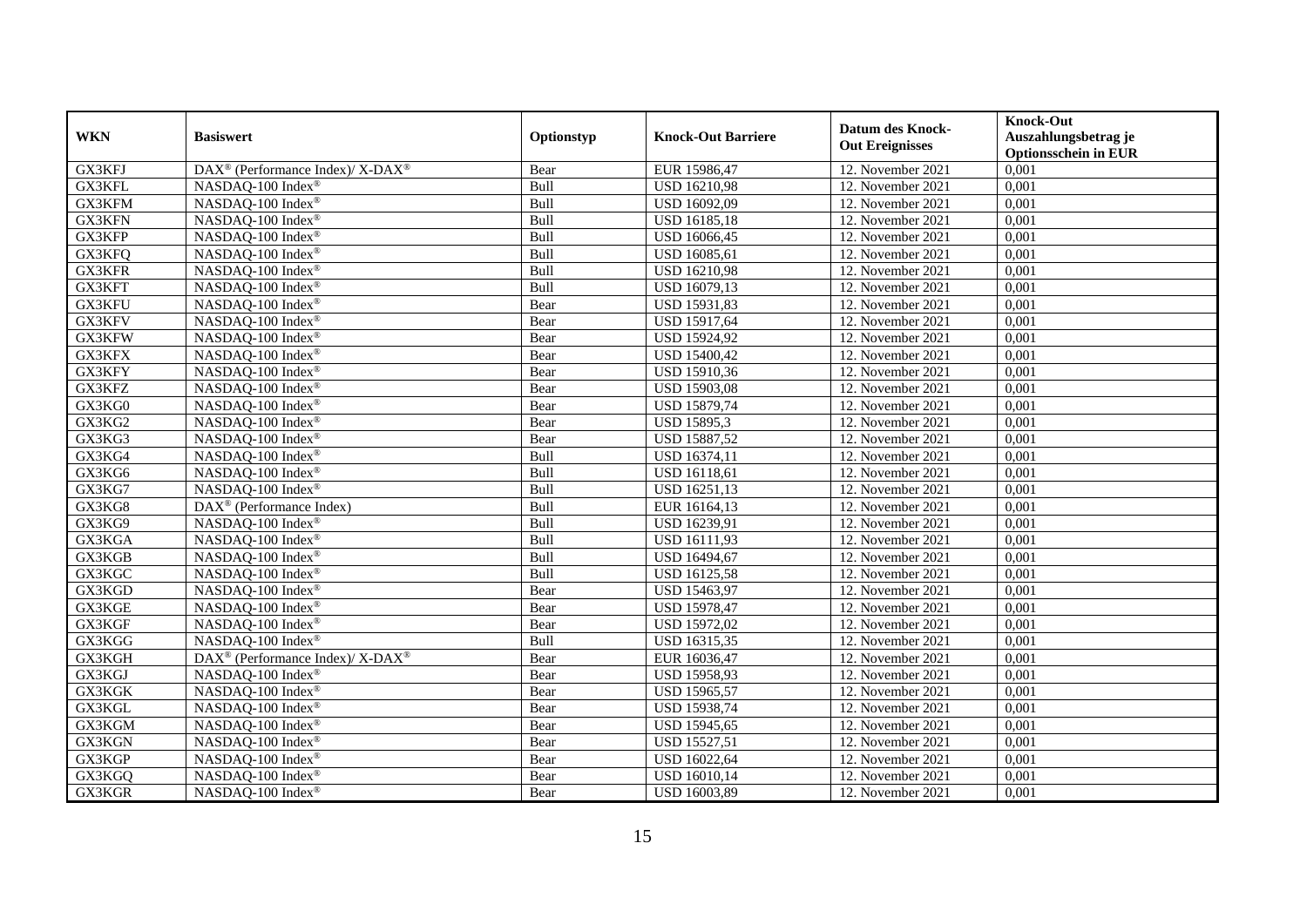| <b>WKN</b> | <b>Basiswert</b>  | Optionstyp | <b>Knock-Out Barriere</b> | <b>Datum des Knock-</b> | <b>Knock-Out</b><br>Auszahlungsbetrag je |
|------------|-------------------|------------|---------------------------|-------------------------|------------------------------------------|
|            |                   |            |                           | <b>Out Ereignisses</b>  | <b>Optionsschein in EUR</b>              |
| GX3KGS     | NASDAQ-100 Index® | Bear       | USD 15997,56              | 12. November 2021       | 0,001                                    |
| GX3KGT     | NASDAQ-100 Index® | Bear       | USD 16028,87              | 12. November 2021       | 0,001                                    |
| GX3KGU     | NASDAQ-100 Index® | Bear       | USD 15991,24              | 12. November 2021       | 0,001                                    |
| GX3KGV     | NASDAQ-100 Index® | Bear       | USD 15984,92              | 12. November 2021       | 0,001                                    |
| GX3KGW     | NASDAQ-100 Index® | Bear       | USD 16041,33              | 12. November 2021       | 0,001                                    |
| GX3KGX     | NASDAQ-100 Index® | Bear       | USD 16016,39              | 12. November 2021       | 0,001                                    |
| GX3KGY     | NASDAQ-100 Index® | Bear       | USD 16053,85              | 12. November 2021       | 0,001                                    |
| GX3KGZ     | NASDAQ-100 Index® | Bear       | USD 16085,61              | 12. November 2021       | 0,001                                    |
| GX3KH0     | NASDAQ-100 Index® | Bear       | USD 16098,57              | 12. November 2021       | 0,001                                    |
| GX3KH1     | NASDAQ-100 Index® | Bull       | USD 16239,91              | 12. November 2021       | 0,001                                    |
| GX3KH2     | NASDAQ-100 Index® | Bear       | USD 16092,09              | 12. November 2021       | 0,001                                    |
| GX3KH3     | NASDAQ-100 Index® | Bear       | USD 16072,79              | 12. November 2021       | 0,001                                    |
| GX3KH4     | NASDAQ-100 Index® | Bear       | USD 16111,93              | 12. November 2021       | 0,001                                    |
| GX3KH5     | NASDAQ-100 Index® | Bear       | USD 16060,11              | 12. November 2021       | 0,001                                    |
| GX3KH6     | NASDAQ-100 Index® | Bear       | USD 16105,25              | 12. November 2021       | 0,001                                    |
| GX3KH7     | NASDAQ-100 Index® | Bear       | <b>USD 16118,61</b>       | 12. November 2021       | 0,001                                    |
| GX3KH8     | NASDAQ-100 Index® | Bear       | USD 16146,86              | 12. November 2021       | 0,001                                    |
| GX3KH9     | NASDAQ-100 Index® | Bear       | USD 16154,21              | 12. November 2021       | 0,001                                    |
| GX3KHB     | NASDAQ-100 Index® | Bear       | USD 15952,29              | 12. November 2021       | 0,001                                    |
| GX3KHC     | NASDAQ-100 Index® | Bear       | USD 15624,25              | 12. November 2021       | 0,001                                    |
| GX3KHD     | NASDAQ-100 Index® | Bear       | USD 15591,05              | 12. November 2021       | 0,001                                    |
| GX3KHE     | NASDAQ-100 Index® | Bear       | USD 16139,51              | 12. November 2021       | 0,001                                    |
| GX3KHF     | NASDAQ-100 Index® | Bear       | <b>USD 16125,58</b>       | 12. November 2021       | 0,001                                    |
| GX3KHG     | NASDAQ-100 Index® | Bear       | <b>USD 16193,78</b>       | 12. November 2021       | 0,001                                    |
| GX3KHH     | NASDAQ-100 Index® | Bear       | USD 16185,18              | 12. November 2021       | 0,001                                    |
| GX3KHJ     | NASDAQ-100 Index® | Bear       | USD 16177,31              | 12. November 2021       | 0,001                                    |
| GX3KHK     | NASDAQ-100 Index® | Bear       | USD 15657,44              | 12. November 2021       | 0,001                                    |
| GX3KHL     | NASDAQ-100 Index® | Bear       | USD 16079,13              | 12. November 2021       | 0,001                                    |
| GX3KHM     | NASDAQ-100 Index® | Bear       | USD 16202,38              | 12. November 2021       | 0,001                                    |
| GX3KHR     | NASDAQ-100 Index® | Bear       | <b>USD 16210,98</b>       | 12. November 2021       | 0,001                                    |
| GX3KHS     | NASDAQ-100 Index® | Bear       | USD 15690,64              | 12. November 2021       | 0,001                                    |
| GX3KHT     | NASDAQ-100 Index® | Bear       | <b>USD 15778,27</b>       | 12. November 2021       | 0,001                                    |
| GX3KHU     | NASDAQ-100 Index® | Bear       | <b>USD 16210,98</b>       | 12. November 2021       | 0,001                                    |
| GX3KHX     | NASDAQ-100 Index® | Bear       | <b>USD 15750,23</b>       | 12. November 2021       | 0,001                                    |
| GX3KHZ     | NASDAQ-100 Index® | Bear       | USD 16035,1               | 12. November 2021       | 0,001                                    |
| GX3KJ0     | NASDAQ-100 Index® | Bear       | USD 15862,77              | 12. November 2021       | 0,001                                    |
| GX3KJ1     | NASDAQ-100 Index® | Bear       | USD 15764,25              | 12. November 2021       | 0,001                                    |
| GX3KJ2     | NASDAQ-100 Index® | Bear       | <b>USD 16132,54</b>       | 12. November 2021       | 0,001                                    |